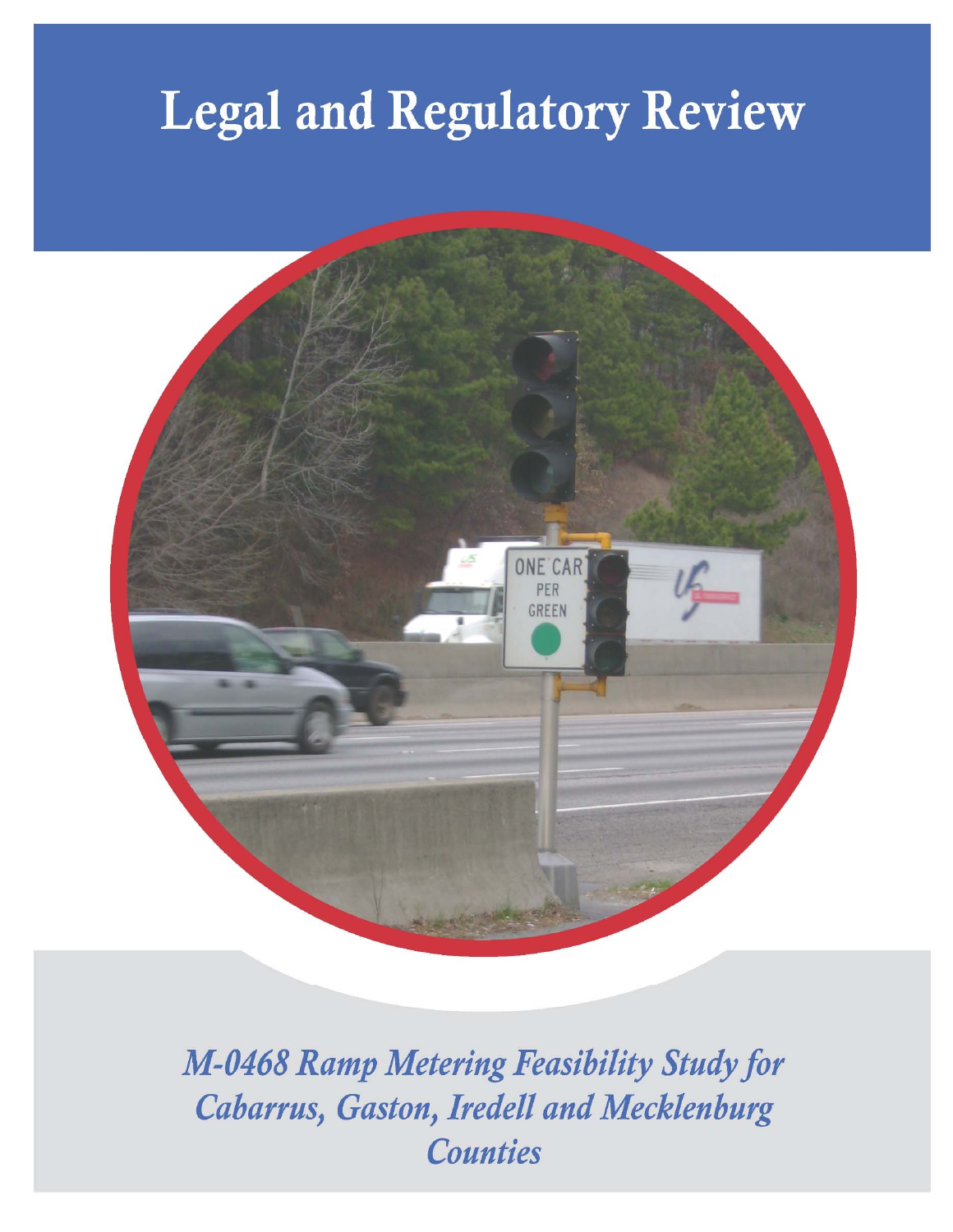## **Notice**

This document and its contents have been prepared and are intended solely for the North Carolina Department of Transportation's information and use in relation to the Ramp Metering Feasibility Study for Cabarrus, Gaston, Iredell, and Mecklenburg Counties.

Atkins assumes no responsibility to any other party in respect of, or arising out of, or in connection with this document and/or its contents.

This document has 25 pages including the cover.

#### **Document History**

| Job number: 100047257 |                              |                   | <b>Legal and Regulatory Review</b><br><b>Document Ref:</b><br><b>Report</b> |                 |                   |             |
|-----------------------|------------------------------|-------------------|-----------------------------------------------------------------------------|-----------------|-------------------|-------------|
| <b>Revision</b>       | <b>Purpose Description</b>   | <b>Originated</b> | <b>Checked</b>                                                              | <b>Reviewed</b> | <b>Authorized</b> | <b>Date</b> |
| 1.0                   | Draft Task Report            | JS                | <b>HAB</b>                                                                  | <b>HAB</b>      | <b>HAB</b>        | 12/09/15    |
| 2.0                   | <b>Submitted Task Report</b> | JS                | <b>HAB</b>                                                                  | <b>HAB</b>      | <b>HAB</b>        | 12/09/15    |
| 3.0                   | Review comments, QC          | <b>HAB</b>        | KE                                                                          | <b>HAB</b>      | <b>HAB</b>        | 01/15/16    |
| 4.0                   | <b>Final Report</b>          |                   |                                                                             |                 | <b>HAB</b>        | 01/15/16    |
|                       |                              |                   |                                                                             |                 |                   |             |
|                       |                              |                   |                                                                             |                 |                   |             |
|                       |                              |                   |                                                                             |                 |                   |             |
|                       |                              |                   |                                                                             |                 |                   |             |
|                       |                              |                   |                                                                             |                 |                   |             |

#### **Client Signoff**

| <b>Client</b>                       | North Carolina Department of Transportation                                            |
|-------------------------------------|----------------------------------------------------------------------------------------|
| <b>Project</b>                      | Ramp Metering Feasibility Study for Cabarrus, Gaston, Iredell and Mecklenburg Counties |
| <b>Document Title</b>               | Legal and Regulatory Review                                                            |
| Job No.                             | 100047257                                                                              |
| Copy No.                            |                                                                                        |
| <b>Document</b><br><b>Reference</b> | Task 6 - Legal and Regulatory Review - FINAL - 20170317                                |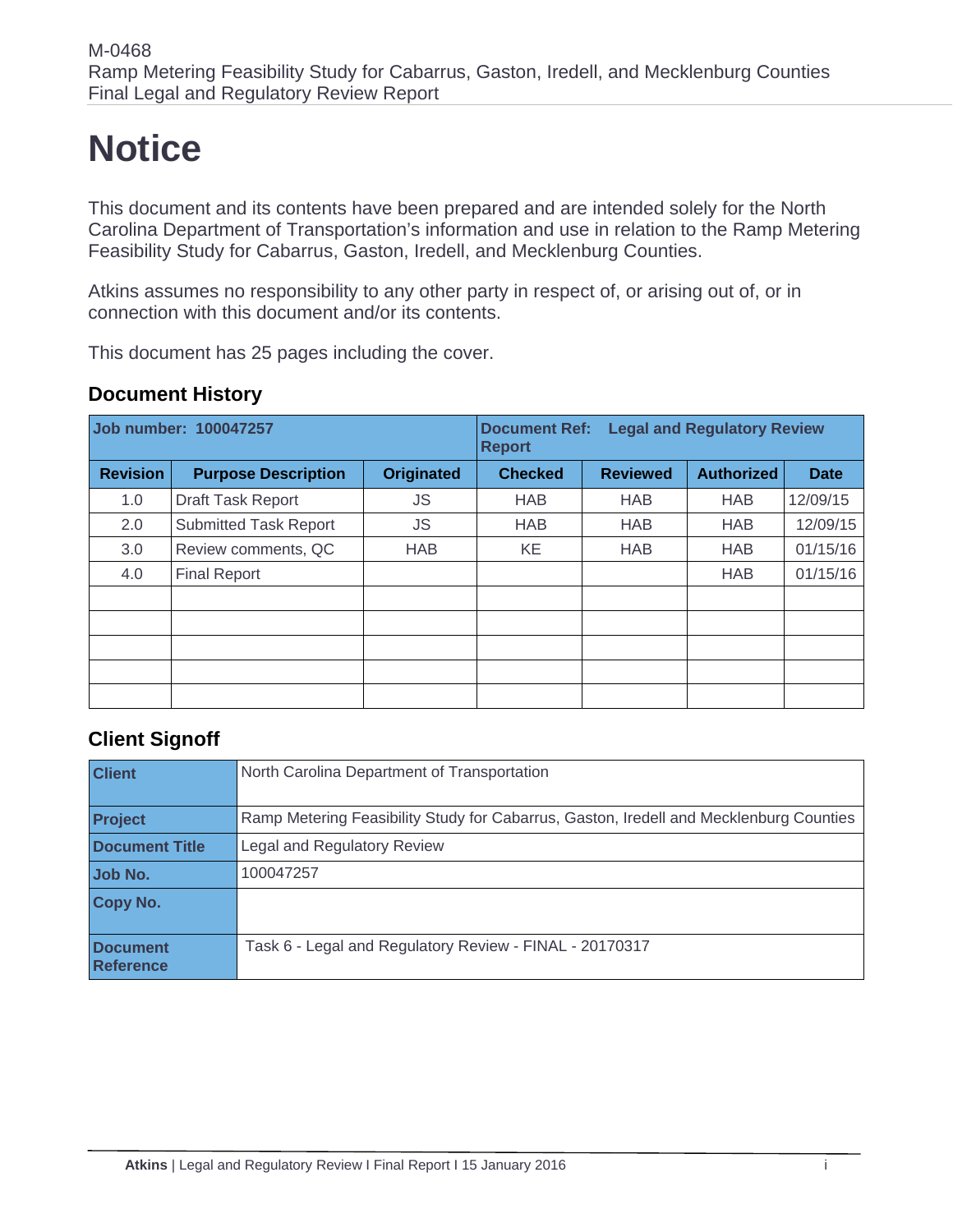## **Table of Contents**

| <b>Chapter</b>    |                                   |                                                                                                                         | Page              |  |
|-------------------|-----------------------------------|-------------------------------------------------------------------------------------------------------------------------|-------------------|--|
|                   | <b>Introduction</b>               |                                                                                                                         | 1                 |  |
| 1.                | $\boldsymbol{2}$                  |                                                                                                                         |                   |  |
|                   | 1.1.                              | Application of Freeway Entrance Ramp Control Signals                                                                    | $\overline{2}$    |  |
|                   | 1.2.                              | Design of Freeway Entrance Ramp Control Signals                                                                         | $\overline{2}$    |  |
|                   | 1.3.                              | <b>Operation of Freeway Entrance Ramp Control Signals</b>                                                               | 3                 |  |
| 2.                |                                   | <b>Office of Administrative Hearings</b>                                                                                | 4                 |  |
| 3.                | <b>Review of General Statutes</b> |                                                                                                                         |                   |  |
|                   | 3.1.                              | <b>Ramp Meter Authority</b>                                                                                             | 5                 |  |
|                   | 3.2.                              | <b>Potential Issues Related to Current State Statutes</b>                                                               | 6                 |  |
|                   | 3.3.                              | <b>Ramp Meter Violation Enforcement</b>                                                                                 | 8                 |  |
|                   | 3.4.                              | <b>Jurisdictional Code Review and Assessment</b>                                                                        | 9                 |  |
|                   | 3.5.                              | Enforcement                                                                                                             | 10                |  |
| 4.                |                                   | <b>NCDOT Policies, Practices, and Procedures</b>                                                                        | 11                |  |
|                   | 4.1.                              | <b>National Environmental Policy Act</b>                                                                                | 11                |  |
|                   | 4.2.                              | Noise Abatement Policy                                                                                                  | $12 \overline{ }$ |  |
|                   | 4.3.                              | <b>Traffic Engineering Polices, Practices, and Legal Resources</b>                                                      | 13                |  |
|                   | 4.4.                              | Transportation Mobility and Safety Division Traffic Engineering and Intelligent<br><b>Transportation Systems Manual</b> | 14                |  |
| 5.                |                                   | Other States' Legal and Operational Experience with Ramp Metering                                                       | 15                |  |
|                   | 5.1.                              | Arizona                                                                                                                 | 15                |  |
|                   | 5.2.                              | California                                                                                                              | 15                |  |
|                   | 5.3.                              | Kansas City, Kansas/Missouri                                                                                            | 15                |  |
|                   | 5.4.                              | Twin Cities, Minnesota DOT                                                                                              | 16                |  |
|                   | 5.5.                              | Atlanta, Georgia/Georgia DOT                                                                                            | 16                |  |
|                   | 5.6.                              | Nevada                                                                                                                  | 16                |  |
|                   | 5.7.                              | Virginia                                                                                                                | 16                |  |
|                   | 5.8.                              | <b>Other States</b>                                                                                                     | 16                |  |
|                   | 5.9.                              | Summary                                                                                                                 | 17                |  |
| 6.                |                                   | <b>Conclusions and Recommendations</b>                                                                                  | 18                |  |
|                   | 6.1.                              | Alternatives                                                                                                            | 18                |  |
|                   | 6.2.                              | Recommendations                                                                                                         | 18                |  |
| <b>References</b> |                                   |                                                                                                                         | 20                |  |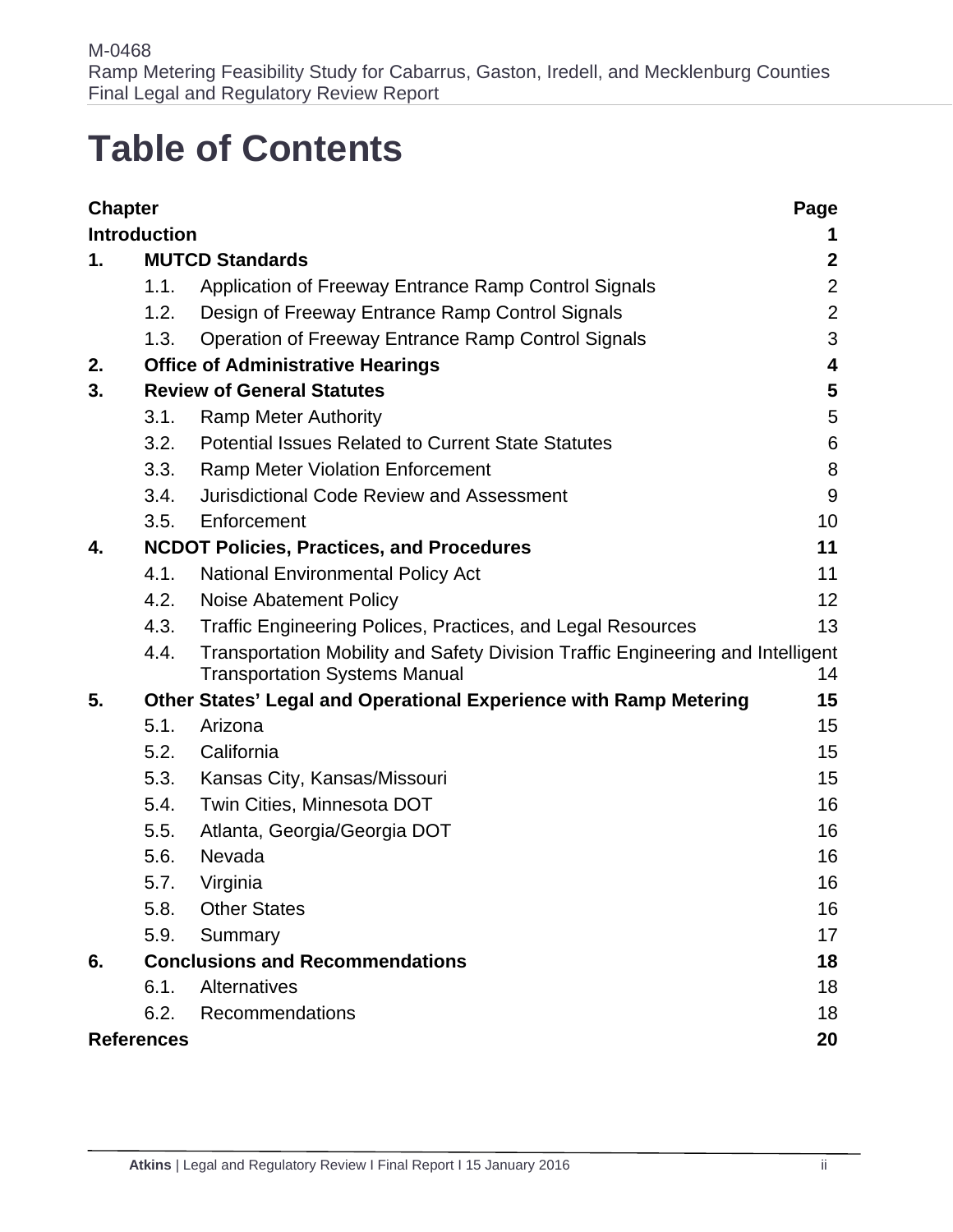## **List of Tables**

#### **Table Page**

Table 1. Summary of State Statutes and Ramp Meter Operations 17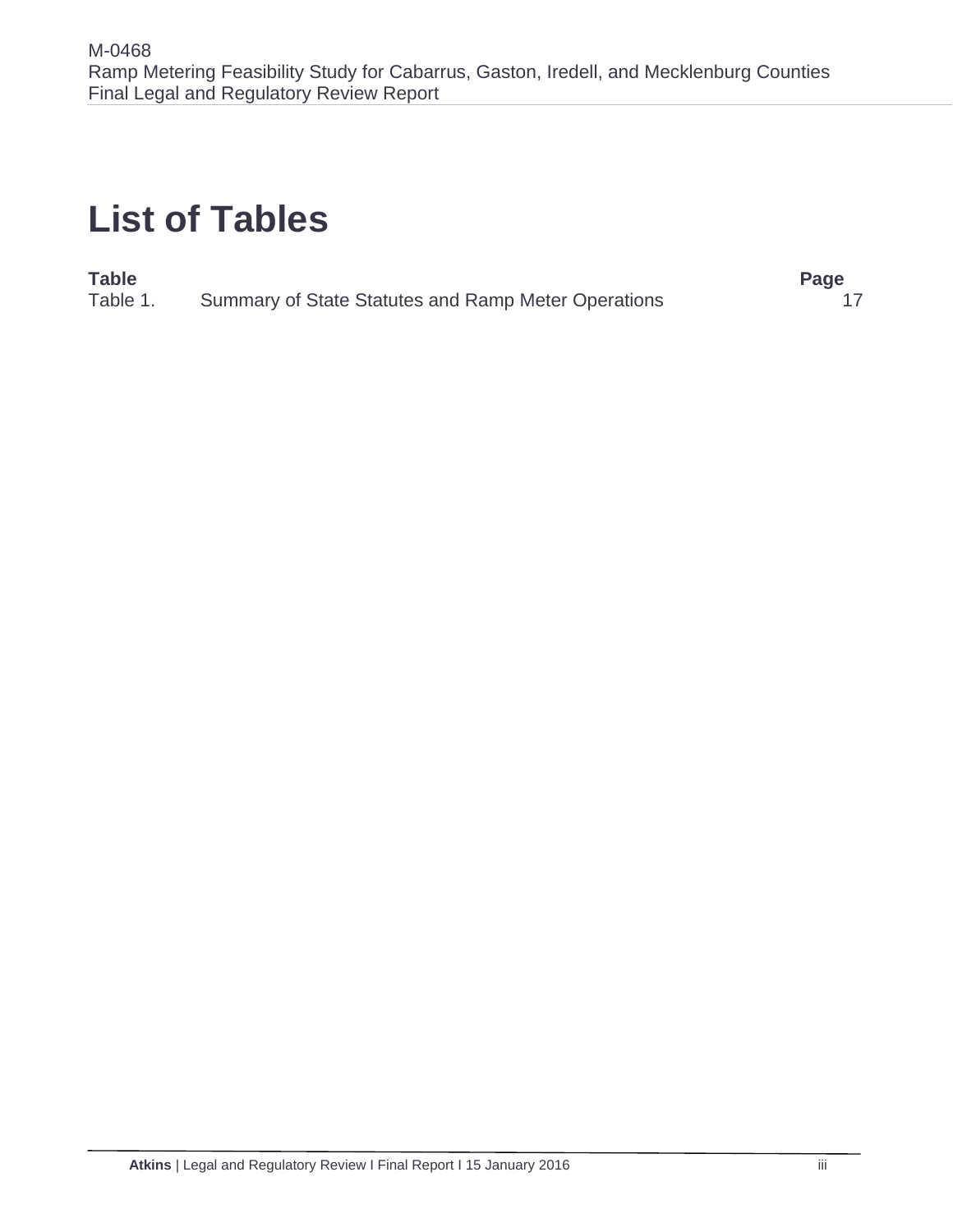## **Introduction**

This report summarizes the research and review that Atkins conducted, including:

- Recent requirements for ramp metering according to the most current (2009) *Manual of Uniform Traffic Control Devices (MUTCD)* and whether statutory or policy revisions are needed to support the implementation, operation, and enforcement of ramp meters.
- *North Carolina Administrative Code* (*NCAC*).
- North Carolina General Statutes (NCGS) concerning operation and enforcement of future ramp metering systems installed in North Carolina.
- North Carolina Department of Transportation (NCDOT) policies that might have bearing, including the new NCDOT Noise Policy and various Transportation Mobility and Safety Division policies and procedures.
- Municipal codes and local law enforcement patrol practices.
- Experiences of other states when they began their ramp meter programs.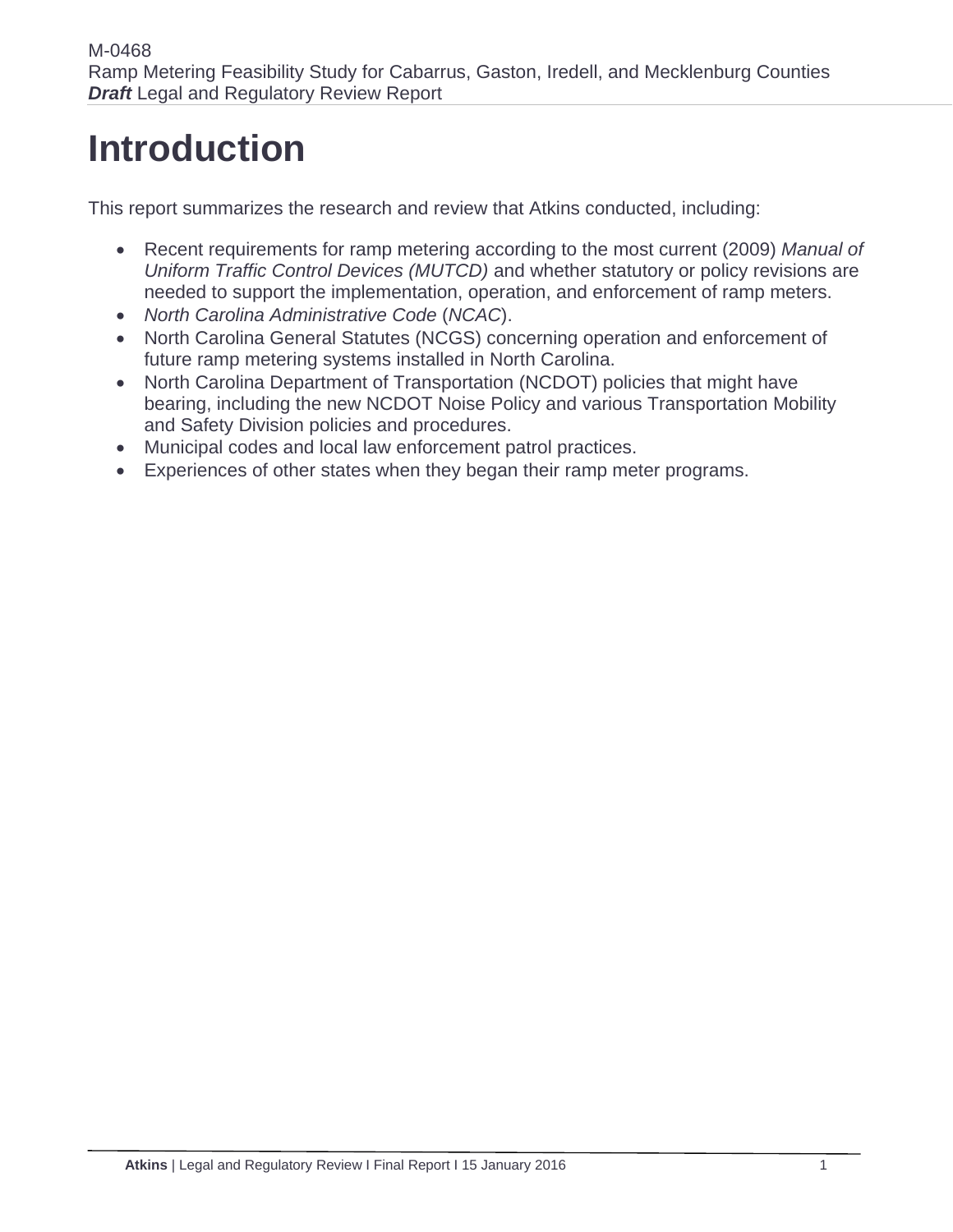## **1. MUTCD Standards**

Chapter 4I of the Traffic Control Signals for Freeway Entrance Ramps of Federal Highway Administration's (FHWA) *MUTCD*, 2009 Edition, covers the application, design, and operation of freeway entrance ramp control signals. It defines ramp control signals as "…traffic control signals that control the flow of traffic entering the freeway facility. This is often referred to as 'ramp metering.'"

## **1.1. Application of Freeway Entrance Ramp Control Signals**

This section of the *MUTCD* provides guidance that: "The installation of ramp control signals should be preceded by an engineering study of the physical and traffic conditions on the highway facilities likely to be affected. The study should include the ramps and ramp connections and the surface streets that would be affected by the ramp control, as well as the freeway section concerned." It states that additional support regarding ramp control signals can be found in FHWA's *Ramp Management and Control Handbook*.

## **1.2. Design of Freeway Entrance Ramp Control Signals**

Section 4I.02 defines the standards to follow when installing ramp meter signals. All standard design requirements for regular traffic control signals must be followed for ramp meter signals, except as otherwise noted. These exceptions are:

- *The signal face shall be either a two-section signal face containing red and green signal indications or a three-section signal face containing red, yellow, and green signal indications.* Note that the option to use a two-section signal face (red and green signals only) does not conflict with NCGS, as long as the two-section face otherwise meets all traffic signal head requirements.
- *A minimum of two signal faces shall face entering traffic at the ramp meter location if the ramp consists of only one lane or if the ramp consists of more than one lane and the signal indications for all lanes are displayed simultaneously.*
- *If more than one lane is present on an entrance ramp and the ramp control signals are operated such that green signal indications are not always displayed simultaneously to all of the lanes on the ramp, then one signal face shall be provided over the approximate center of each separately controlled lane.* Note that the section includes guidance that additional side-mounted signal faces should be considered for ramps with two or more separately controlled lanes.

This section also states that ramp control signals should be located and designed to minimize their viewing by mainline freeway traffic. This section provides the following options:

- Ramp control signals may be placed in dark mode (no indications displayed) when not in use.
- Ramp control signals may be used to control some, but not all, lanes on a ramp, such as when non-metered high-occupancy vehicle (HOV) bypass lanes are provided on a ramp.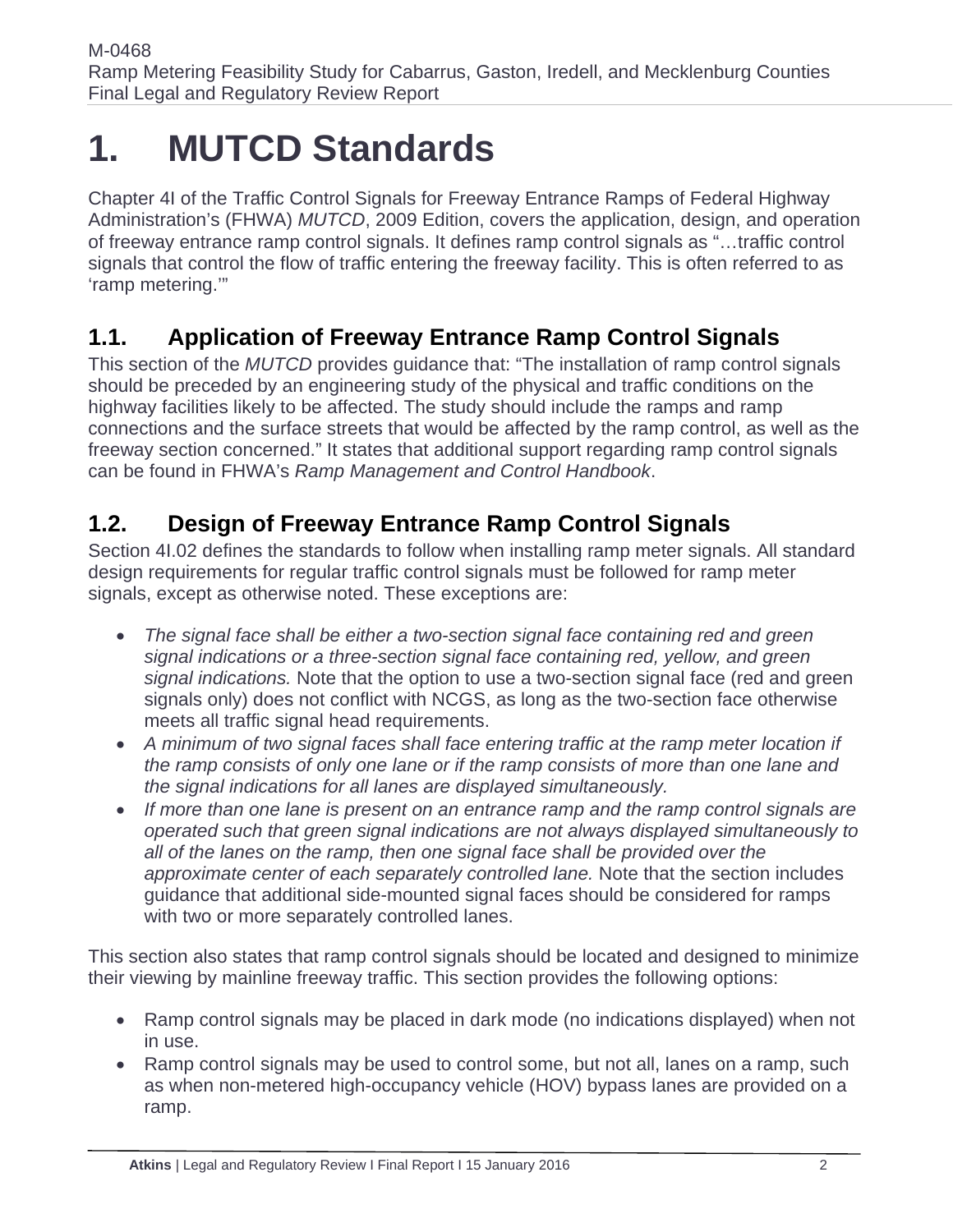Ramps with only one lane may mount the two required signal faces on the side of the roadway on a single pole, with one face at normal mounting height and the second face mounted lower, such that the height of the bottom of the signal housing of the signal face is between 4.5 and 6 feet. Note that this is a specific exception to the normal 8-foot minimum lateral separation of signal faces required by Section 4D.13.

This section provides guidance that "…regulatory signs… such as XX VEHICLE(S) PER GREEN should be installed adjacent to the ramp control signal faces. When ramp control signals are installed on freeway-to-freeway ramps, special consideration should be given to assuring adequate visibility of the ramp control signals, and multiple advance-warning signs with flashing warning beacons should be installed to warn road users of the metered operation."

As written, Section 4I.02 requires that separately controlled, multi-lane ramp meters must have two signal heads per lane and one signal head must be mounted overhead for each lane. However, subsequent to the publishing of the *MUTCD*, FHWA received and responded to two requests for an official interpretation. FHWA ruled in January 2011:

- Each single-lane ramp meter and multi-lane ramp meter with simultaneous green indications must have two signal heads
- Separately controlled multi-lane ramp meters must have two signal heads per lane and they do not have to be overhead mounted. The two signal heads per lane may be overhead, post-mounted, or a combination of both.
- If the ramp meter has three separately controlled lanes, then one signal head shall be mounted over the approximate center of each lane and additional side-mounted signal heads should be considered.

In February 2013, FHWA made a second official interpretation to require only one signal head per lane for two separately controlled lanes of a ramp meter.

## **1.3. Operation of Freeway Entrance Ramp Control Signals**

This section provides guidance that, prior to the installation of ramp control signals, the operating agency should determine operational strategies for ramp control signals, such as periods of operation, metering rates and algorithms, and queue management. The operating agency should closely monitor and adjust these ramp control strategies after installation.

This section also provides guidance that ramp control signals that are only operated during certain periods of the day (which is the case for most existing ramp meters), include a RAMP METERED WHEN FLASHING (W3-8) sign. This sign should be "installed in advance of the ramp control signal near the entrance to the ramp, or on the arterial on the approach to the ramp, to alert road users to the presence and operation of ramp meters." Additionally, the standard is included that "the RAMP METERING WHEN FLASHING sign shall be supplemented with a warning beacon (see Section 4L.03) that flashes when the ramp control signal is in operation."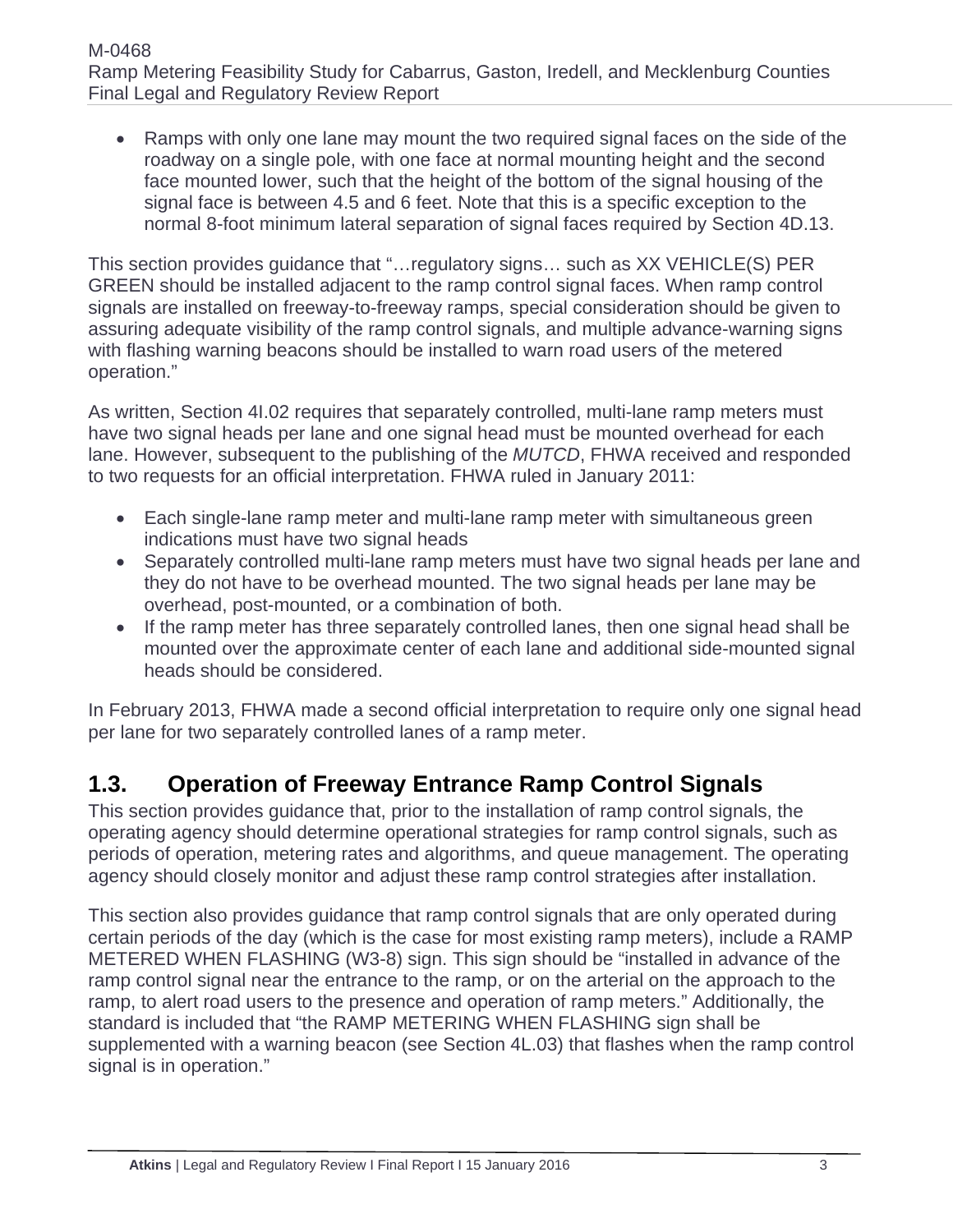## **2. Office of Administrative Hearings**

The Office of Administrative Hearings is an independent, quasi-judicial agency of the state of North Carolina. One of its major functions is to establish uniform procedures for rulemaking. Under Article 2A of the Administrative Procedure Act (Chapter 150B), which provides for a uniform procedure for the adoption of rules, both permanent and temporary, the Office of Administrative Hearings is authorized to publish the *North Carolina Register (Register)* and the *NCAC* and to review temporary rules. Except for minor exemptions found in G.S. 150B-1(d), all state agencies are required to follow this uniform procedure for conducting public rulemaking hearings, adopting proposed rules, and filing the adopted rules for codification.

Title 19A of the *NCAC* contains the procedures under which NCDOT operates. Similarly, the North Carolina State Highway Patrol (NCSHP) is governed by the procedures established in Title 14A, Crime Control and Public Safety.

Upon review of these procedures, none affect the ability of NCDOT and NCSHP to install, maintain, and enforce ramp meter signals. Further, none of the present *NCAC* procedures would be affected by the implementation of ramp meters.

**Conclusion:** *NCAC* does not present any issues for implementing ramp metering.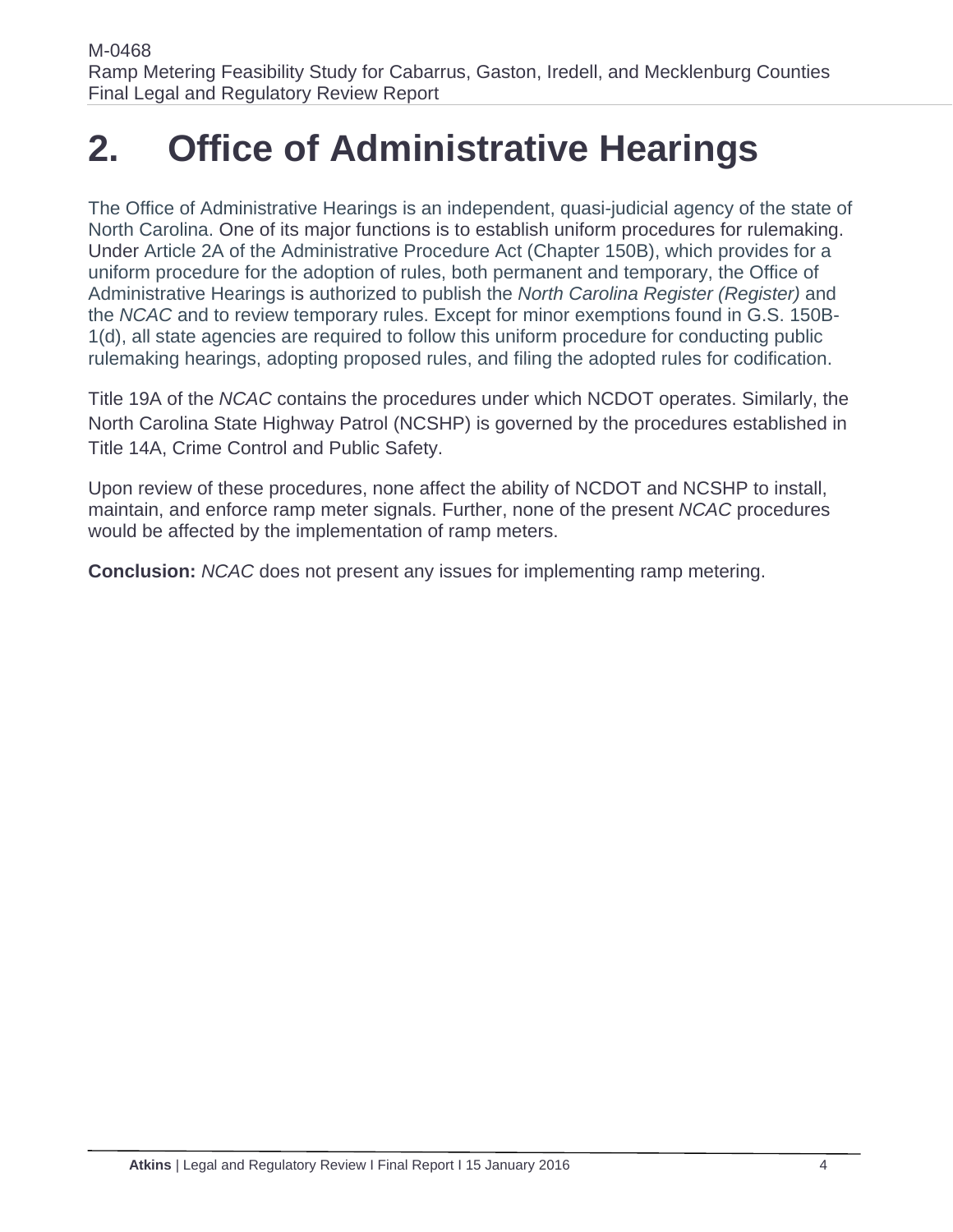## **3. Review of General Statutes**

Ramp meters are tools used to manage traffic on freeways by regulating the rate vehicles can enter the freeway, typically one or two vehicles at a time, in order to improve the average speed of all vehicles traveling on the freeway. Ramp meters consist of traffic signals, stop bar striping, and regulatory signs located on freeway on-ramps. Atkins researched and reviewed the North Carolina General Statutes (NCGS) with respect to operation and enforcement of future ramp meters on interstate and state highways.

In addition, Atkins researched and reviewed the NCDOT Ordinances at Connect NCDOT (https://connect.ncdot.gov/resources/safety/Pages/Safety-Ordinances.aspx) for updates pertaining to the implementation and operation of ramp metering. This review included identification of new or changed ordinances since 2013, as well as updates to the NCAC, the *Uniform Policies Relating to Traffic Offenses,* and the Traffic Engineering Policies, Practices, and Legal Authority (TEPPL).

### **3.1. Ramp Meter Authority**

In 2014, the State Legislature enacted changes to NCGS §20-4.01 (32a) that have bearing on ramp metering. NCGS §20-4.01 (32a) now defines a ramp meter as:

"A traffic control device that consists of a circular red and circular green display placed at a point along an interchange entrance ramp."

NCGS §20-158 (c) was also amended in 2014 to include paragraph (6):

"When a ramp meter is displaying a circular red display, vehicles facing the red light must stop. When a ramp meter is displaying a circular green display, a vehicle may proceed for each lane of traffic facing the meter. When the display is dark or not emitting a red or green display, a vehicle may proceed without stopping. A violation of this subdivision is an infraction. No drivers license points or insurance surcharge shall be assessed as a result of a violation of this subdivision."

NCGS §20-158 (a) authorizes the Department of Transportation (DOT) to control vehicles "…at intersections and other appropriate places, by erecting or installing steady-beam traffic signals and other traffic control devices, signs, or signals." The statutes do not specifically mention ramp meters or ramp control signals. However, NCGS does address traffic control devices that are located at appropriate places to control vehicles, which fits the function of a ramp meter. Vehicles must follow the same rules and regulations when interacting with a ramp meter signal as they would for a traffic signal at places other than intersections, which are described in NCGS § 20-158 (c)(2):

"When a traffic signal has been erected or installed at a place other than an intersection, and is emitting a steady red light, vehicles facing the red light shall come to a complete stop. When the traffic signal is emitting a steady yellow light, vehicles facing the light shall be warned that a red light will be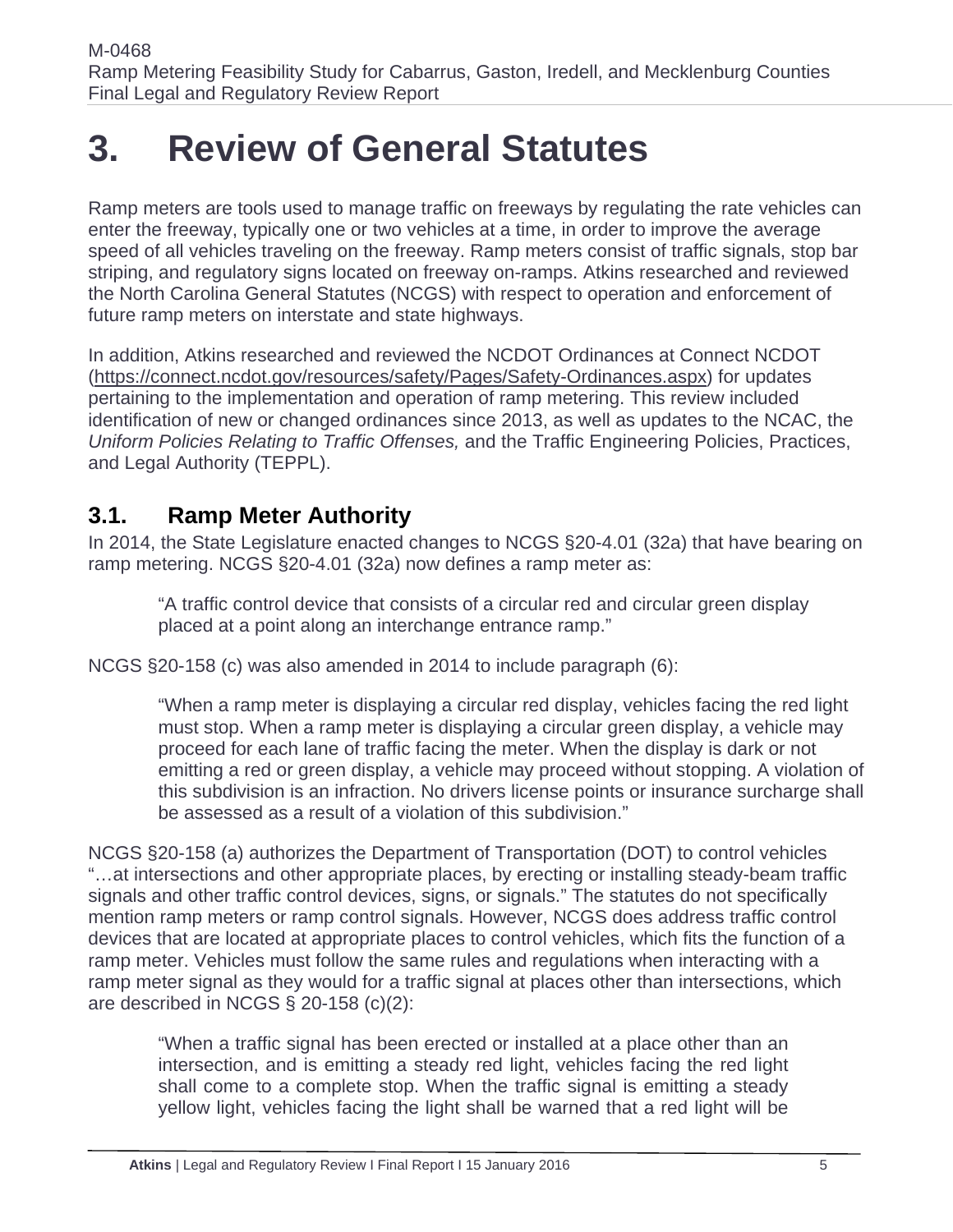immediately forthcoming and that vehicles may not proceed through such a red light. When the traffic signal is emitting a steady green light, vehicles may proceed subject to the rights of pedestrians and other vehicles as may otherwise be provided by law."

Additionally, NCGS §136-30 (a) states: "…All traffic signs and other traffic control devices placed on a highway in the State highway system must conform to the Uniform Manual [Federal Highway Administration's *Manual on Uniform Traffic Control Devices (MUTCD)*, 2009 Edition]..." Since ramp meters fit the description of a traffic control device, they must conform to the *MUTCD*.

**Conclusion:** Presuming NCDOT compliance with the MUTCD, it has the statutory authority to erect ramp meters or traffic signals as deemed justified by an engineering study.

## **3.2. Potential Issues Related to Current State Statutes**

Since ramp meters are not specifically addressed in the NCGS, law enforcement and other legal stakeholders should further evaluate ramp meter operational issues not clearly presented to determine if general statutes, procedures, or policy revisions are necessary:

- Specific number of cars that may proceed per green interval
- Driver's obligation when ramp meters are not in operation
- Driver's obligation when other vehicles are stopped on the ramp at the signal or queue

### **3.2.1. Specific Number of Cars to Proceed per Green**

The ramp meter concept is predicated on allowing only a certain number of cars to proceed during each green interval. Current ramp meter deployments typically use signs to instruct drivers that only one car may proceed during each green interval, the duration of which is typically short. Some agencies employ platoon ramp metering, which generally allows two or three cars to proceed during each green interval. NCGS § 20-158 (c)(2), cited above, allows any number of vehicles to proceed through the green interval until the signal turns red. Since the statute is silent on how many cars may proceed on a green light, there is really no conflict and the sign takes precedence.

**Conclusion:** The timing of the ramp meter will likely be such that it will be difficult for multiple vehicles to proceed through the green without violating the red light. Therefore, enforcement should be based simply upon whether a driver violated the red light.

### **3.2.2. Ramp Meters Not in Operation**

Ramp meters typically operate only during peak hours in the mornings and evenings on weekdays. Most existing ramp meter systems turn the ramp meter signals off when ramp meters are not operational. The *MUTCD* Option in Section 4I.02 (07) states: "Ramp control signals may be placed in the dark mode (no indications displayed) when not in use."

Prior to 2014, the NCGS did not specify how a vehicle should proceed at a dark traffic signal other than at an intersection. NCGS §20-158 (b)(6) states: "When a traffic signal is not illuminated due to a power outage or other malfunction, vehicles shall approach the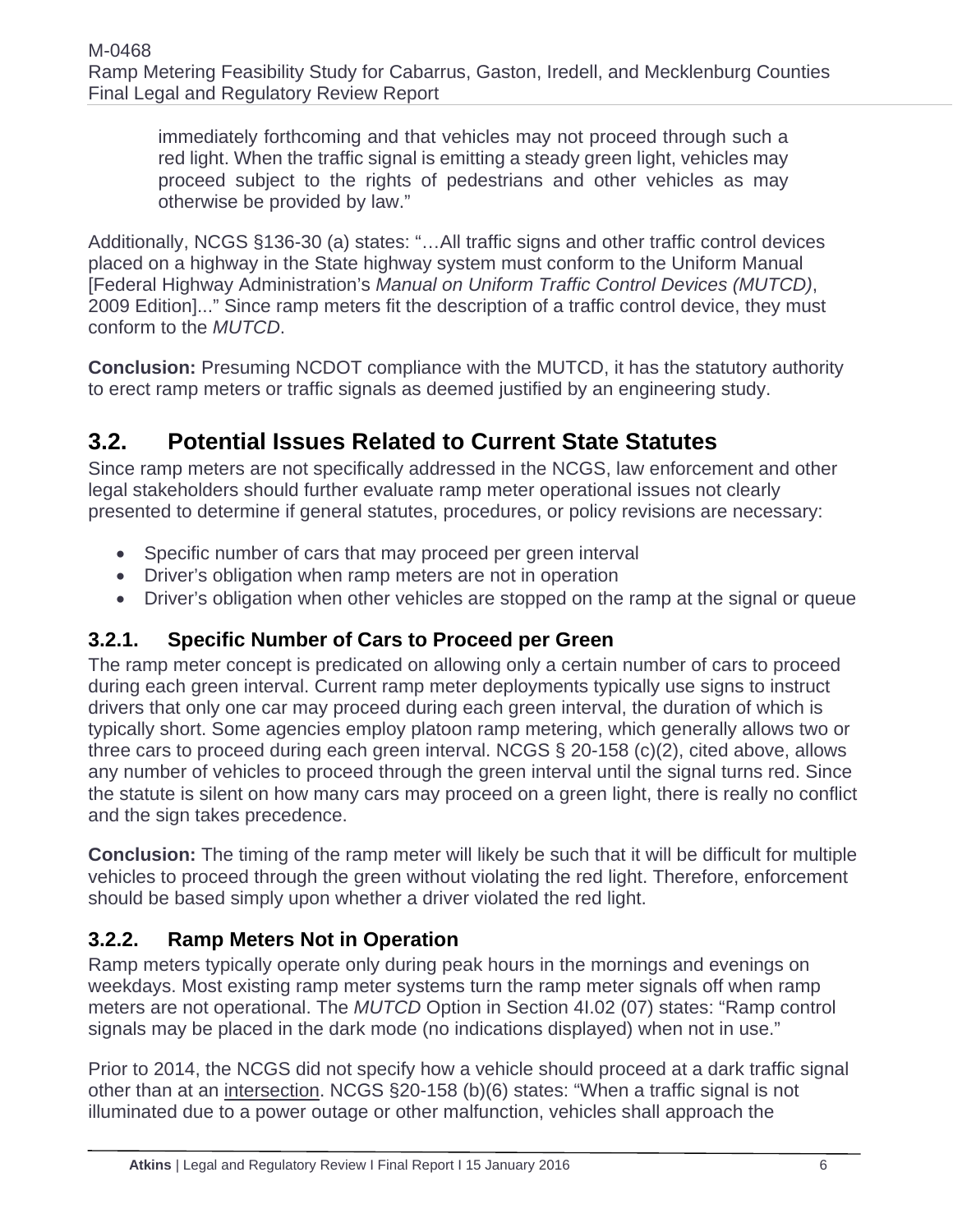intersection and proceed through the intersection as though such intersection is controlled by a stop sign on all approaches to the intersection…" This prescribes a response by the motorist that is not desired for a non-illuminated ramp meter signal. The statute is silent concerning signage indicating how to proceed when a ramp meter signal is dark.

In 2014, NCGS §20-158 (c) was amended to address signals not at intersections to say: "When a traffic signal has been erected or installed at a place other than an intersection, and is emitting a steady red light, vehicles facing the red light shall come to a complete stop. When the traffic signal is emitting a steady yellow light, vehicles facing the light shall be warned that a red light will be immediately forthcoming and that vehicles may not proceed through such a red light. When the traffic signal is emitting a steady green light, vehicles may proceed subject to the rights of pedestrians and other vehicles as may otherwise be provided by law."

NCGS §20-4.01 (16) defines an intersection as "…the area embraced within the prolongation of the lateral curb lines or, if none, then the lateral edge of roadway lines of two or more highways which join one another at any angle whether or not one such highway crosses the other." Since the ramp meter is not located at an intersection, then Statute §20-158 (b)(6) would not appear to be applicable and there would be no legal conflict.

NCGS §20-4.01 (32a) now defines a ramp meter as: "A traffic control device that consists of a circular red and circular green display placed at a point along an interchange entrance ramp." Please note this states there will be two section heads.

NCGS §20-158 (c)(4) states that a traffic signal with a flashing yellow light that is not at an intersection can be used to indicate that vehicles may proceed with caution. It specifically states, "When a flashing yellow light has been erected or installed at a place other than an intersection, approaching vehicles facing the light may proceed with caution, yielding the right-of-way to pedestrians and other vehicles."

However, in most current ramp meter deployments, a flashing yellow light is not commonly used when ramp meters are not in operation; ramp meter signals are more typically dark when not in operation. Some existing ramp meter deployments use flashing yellow to indicate ramp meters are entering operational mode, or during times when ramp meters are typically operational, but low traffic volume conditions do not warrant stop-and-go ramp metering. While the use of a flashing yellow light is not the typical method used for a non-operational ramp meter, its use would satisfy the regulations of traffic signals not at an intersection and the function of a non-operating ramp meter.

**Conclusion:** NCGS §20-158 (b)(6) does not apply because the statute only addresses the operation of a dark traffic signal at an intersection. By its legal definition, a ramp meter is not at an intersection.

NCGS §20-14.01 defines a ramp meter and clearly distinguishes it differently from a traffic signal. NCGS §20-158 (c)(4) addresses when a flashing light is installed at a location other than an intersection. It does not stipulate that a flashing light has to be installed, and as long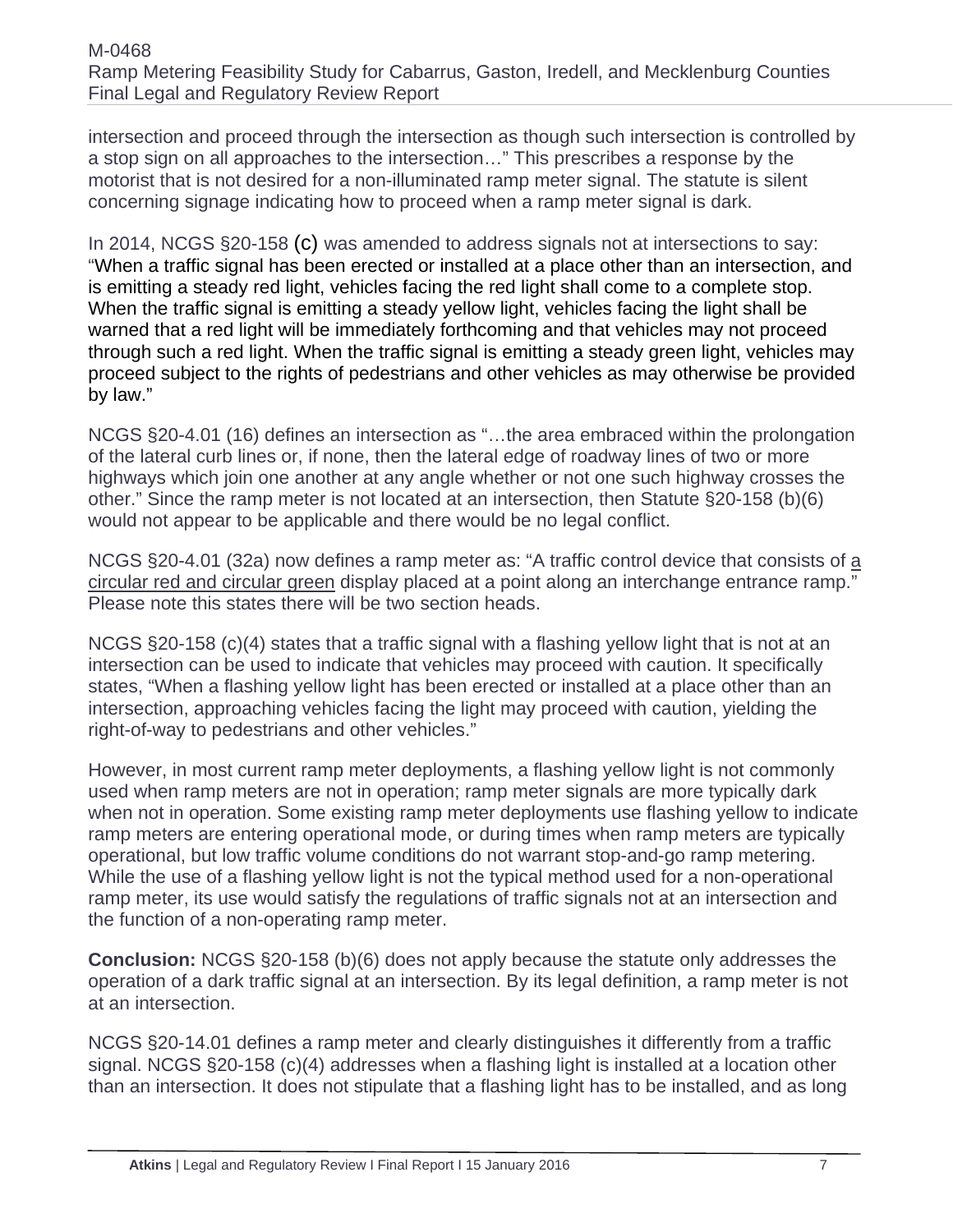as the *MUTCD* is followed for the appropriate signage and signal displays, there is no conflict. NCGS §20-158 (c)(6) specifically addresses control at a ramp meter.

### **3.2.3. Vehicles Stopped at a Ramp Meter Signal/Queue**

A ramp meter's purpose is to control the flow of traffic on the ramp before vehicles enter the freeway mainline, and then release them at a desired rate. As vehicles approach the ramp meter, they are either stopped by the ramp meter signal or by the queue awaiting the ramp meter signal. This inherent characteristic of ramp meters could be considered as a conflict with NCGS §136-89.58 (5), which states that it shall be unlawful for any person … to stop, park, or leave standing any vehicle, whether attended or unattended, on any part or portion of the right-of-way of said highways [controlled access facilities], except in the case of an emergency or as directed by a peace officer, or as designated parking areas."

**Conclusion:** Vehicles stopped in a queue or on a freeway due to congestion as well as vehicles stopped at a traffic signal are not actions for which someone would be cited under this statute. Therefore, this statute is not an issue.

## **3.3. Ramp Meter Violation Enforcement**

Ramp meter signals must be enforced to ensure motorist compliance, which is critical to the success of a ramp management system. Potential violations at ramp meter sites include vehicles running red lights, more than the allowed number of cars proceeding per green, driving around the ramp meter to avoid the queue, and HOV bypass violations (where applicable).

One unaddressed issue relates to a unique aspect of ramp meter signal operation. Typically, ramp meters allow only one vehicle to proceed per green interval (although platoon ramp metering allows two or more). If more than the allowed number of vehicles proceed through the green signal, but do not violate the red signal, they have not run the red light, but have violated the intent of ramp meter operations.

For ramp meter enforcement to be effective, good enforcement access and a safe area to cite violators should be designed into the ramp meter project. The FHWA *Ramp Management and Control Handbook* states: "Law enforcement agencies that have enforcement jurisdiction in the project area should be consulted in the project development and design stages in order to gain their input and buy-in. Working jointly, agency staff can determine the appropriate design element, such as the number and design of enforcement areas." Additionally, it states that it is important for law enforcement to have "…adequate staff, support by the courts, and welldesigned signs and signals that are enforceable."

**Conclusion:** In the early stages before ramp meter deployment, NCDOT should coordinate with local and state law enforcement agencies to determine how to enforce ramp meter operations within the general statutes. State and local agencies should coordinate to ensure that violations are equitably processed between agencies.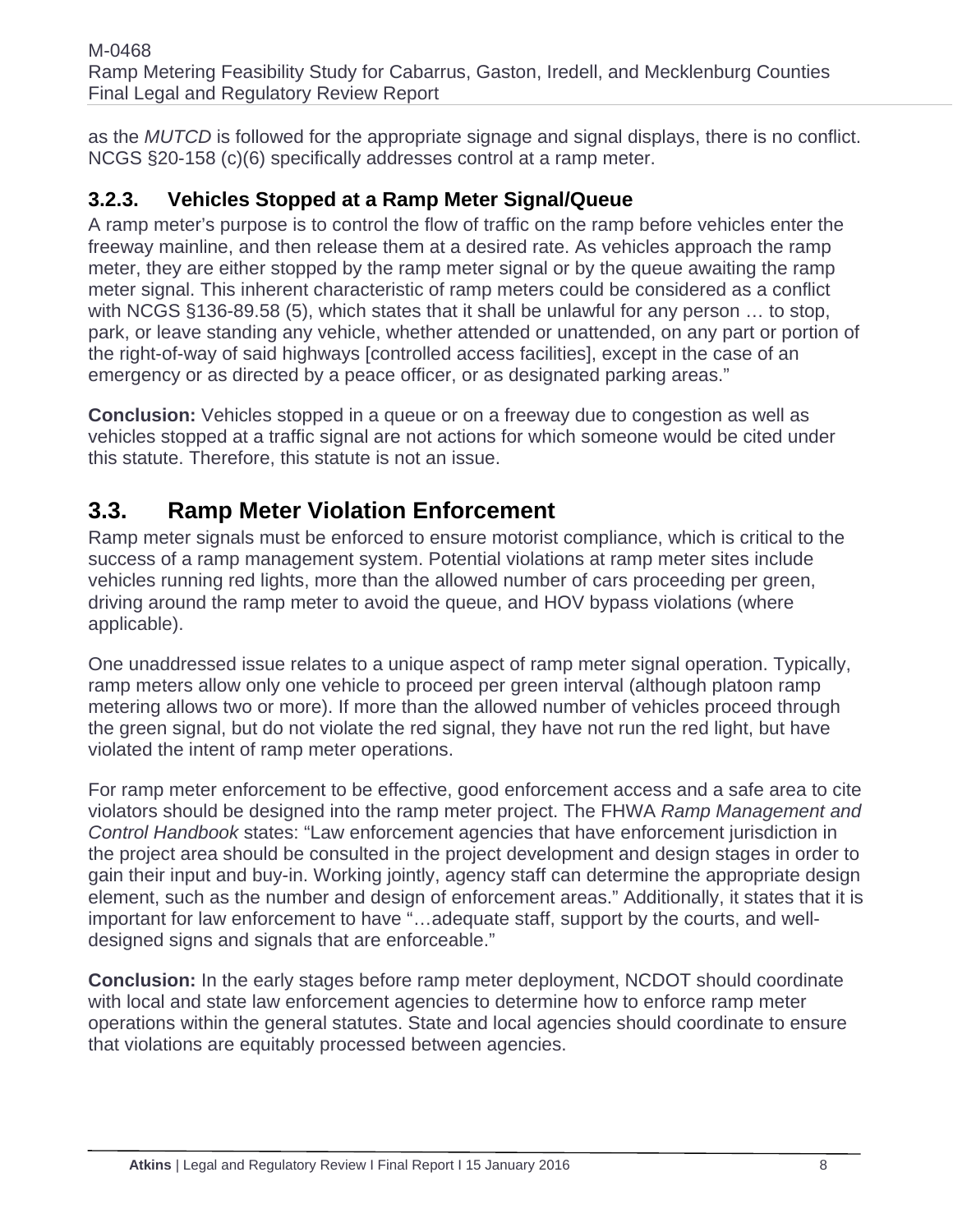### **3.3.1. Establishment of Traffic Fines**

Traffic fines are established in the General Statutes as \$25 plus court costs unless specific legislation stipulates otherwise. Court costs, periodically revised by the General Assembly, are established under NCGS §7A-1. Annually, a committee for the Office of Administrative Courts establishes the "standard costs," fine plus court costs, for each type of traffic offense for dissemination to state and local police officers. It is important to note that any signage identifying fines must comply with the General Statutes.

**Conclusion:** If it is determined the fine should be higher than the standard \$25 plus court costs, it will need to be specifically written into the legislation.

### **3.4. Jurisdictional Code Review and Assessment**

In this section, Atkins has reviewed the Cities of Gastonia, Charlotte, and Concord Codes of Ordinances to determine if they have any regulations or ordinances that may affect the operation and enforcement of ramp meters to address changes since the last report.

The codes were reviewed and cross-referenced to the NCGS §20-158 "Vehicle Control Signs and Signals." This cross-reference is aimed at identifying potential conflicts or other discrepancies between state and local codes.

The review consisted of an evaluation of code and ordinances directly and indirectly related to the configuration and operations of primary ramp metering system components, including, but not limited to:

- Stop signs
- Traffic signals
- Junction alignment and configuration
- Other signage

NCDOT, under the authority of the General Statutes, has established an administrative process for the Division Traffic Engineer, Regional Traffic Engineer, or State Traffic Engineer to authorize traffic ordinances. This process does not require concurrence or further legal approval from a municipality for legal enforcement.

### **3.4.1 City of Gastonia**

The review revealed no conflicts with NCGS §20-158 "Vehicle Control Signs and Signals." In addition, the review of the City of Gastonia's "Code of Ordinances," Division 1 "Provisions Relating Primarily to Vehicles and Passengers," revealed no conflicts with any specific statute regarding the implementation and operations of metered junctions or ramp metering.

#### **3.4.1. Recommendations**

• No changes related for sites in Gastonia.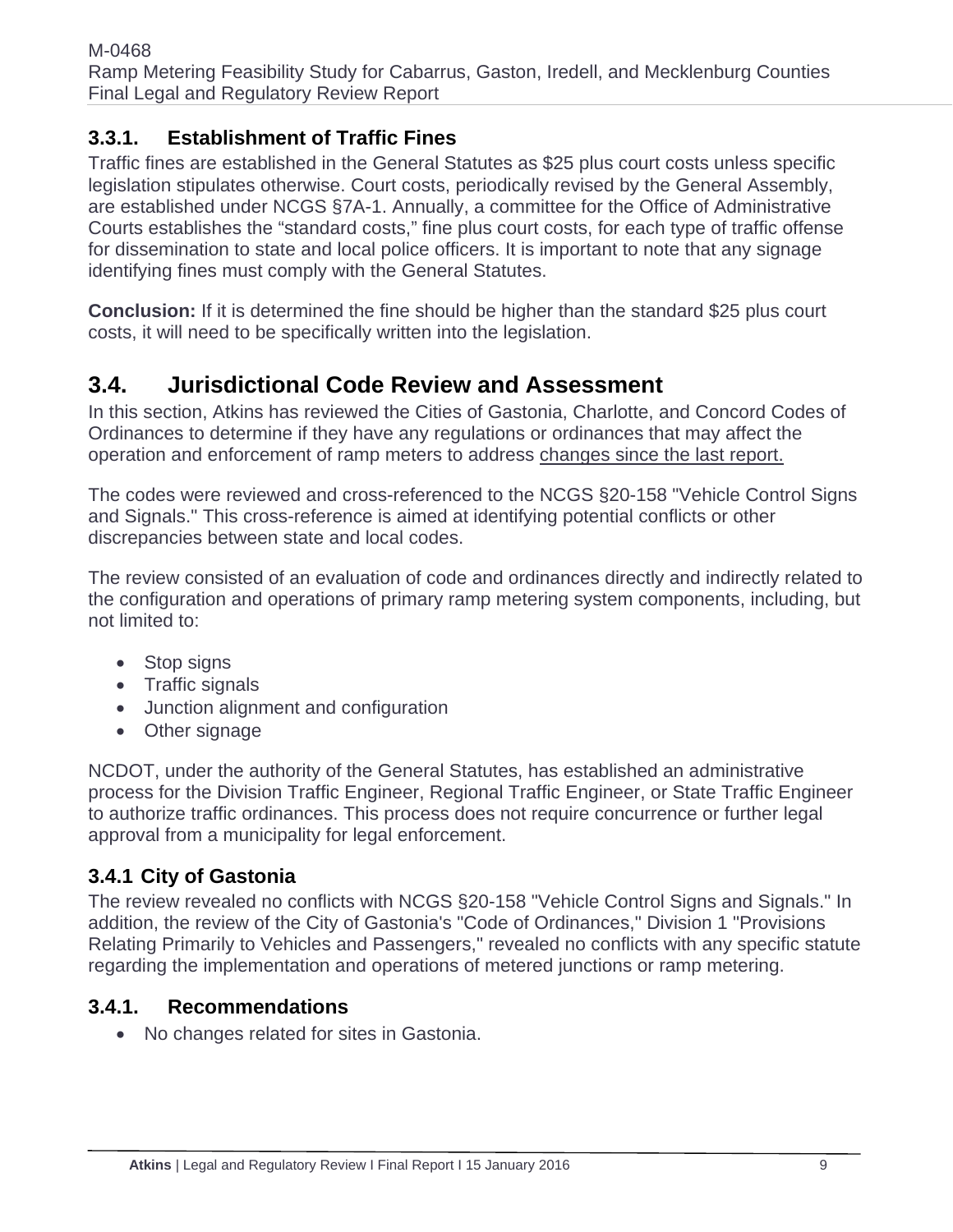### **3.4.2 City of Charlotte**

A review of the City of Charlotte's municipal code, Chapter 14, "Motor Vehicles and Traffic," Article III - "Traffic Control Signs, Signal and Devices," and Article IV - "Operation of Vehicles," was conducted. The review revealed no direct conflicts with State Code 20-158 "Vehicle Control Signs and Signals." The review also identified no conflicts in the City of Charlotte code that would conflict with the implementation and operations of ramp metering.

#### **3.4.2. Recommendations**

• No changes related for sites in Charlotte.

#### **3.4.3 City of Concord**

The City of Concord's City Code, Part II, Chapter 58, was also reviewed and cross-referenced with State Code 20-158, "Vehicle Control Signs and Signals," in order to identify any potential conflicts.

The code and statute research and review for the City of Concord included Chapter 58, "Traffic and Vehicles," Articles I through VI. No conflicts were identified with State Code.

#### **3.4.3. Recommendations**

No changes related for sites in Concord.

### **3.5. Enforcement**

The State Highway Patrol (SHP) is the lead agency for traffic enforcement on the state highways including the Interstates. The municipal police departments provide support and assistance to SHP. Except for the items below, the city police departments do not regularly patrol and provide traffic enforcement:

- Charlotte Police Department: Patrols I-277
- Gastonia and Belmont Police Departments: Patrols sections of I-85 within their municipalities
- Mint Hill Police Department: Patrols section of I-485 within their municipalities

It would appear that since the local police departments provided very limited enforcement patrols of the Interstates, the potential for different interpretations of the statutes is limited.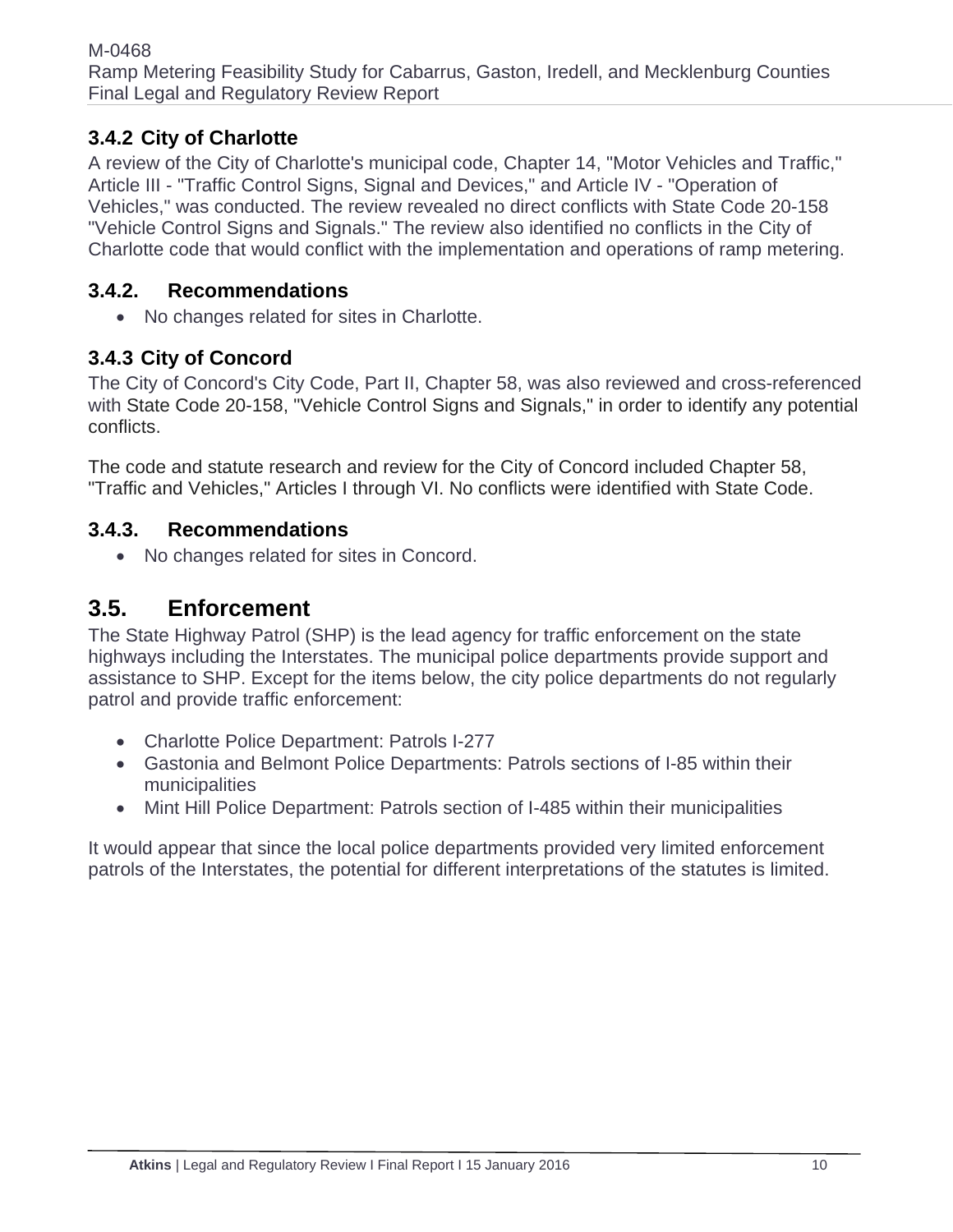## **4. NCDOT Policies, Practices, and Procedures**

## **4.1. National Environmental Policy Act**

The National Environmental Policy Act (NEPA) of 1969 and Chapter 23 of the Code of Federal Regulations (CFR) addressed a mandate to consider potential environmental consequences related to balanced decision making for transportation projects. Section 23 CFR § 771.105 stipulates**:** 

- "To the fullest extent possible, all environmental investigations, reviews, and consultations be coordinated as a single process, and compliance with all applicable environmental requirements be reflected in the environmental document required by this regulation.
- Alternative courses of action be evaluated and decisions be made in the best overall public interest based upon a balanced consideration of the need for safe and efficient transportation; of the social, economic, and environmental impacts of the proposed transportation improvement; and of national, state, and local environmental protection goals.
- Public involvement and a systematic interdisciplinary approach be essential parts of the development process for proposed actions.
- Measures necessary to mitigate adverse impacts be incorporated into the action."

To further define the analysis processes, FHWA and, in turn, NCDOT have issued numerous regulations regarding NEPA implementation. Once a project has been recommended, the NCDOT procedures require a scoping process to identify the extent of the environmental analysis. Most projects of the size and complexity of ramp metering installations would fall under the definition of the categorical exclusion. A categorical exclusion is a category of actions that do not individually or cumulatively have a significant effect on the human environment and for which neither an environmental assessment nor environmental impact statement is required as per Section 40 CFR 1508.4. The following relevant types of projects fall under the categorical exclusion process subject to FHWA approval:

- Modernization of a highway by resurfacing, restoration, rehabilitation, reconstruction, adding shoulders, or adding auxiliary lanes (e.g., parking, weaving, turning, climbing);
	- o Restoring, resurfacing, rehabilitating, and reconstructing pavement (3R and 4R improvements);
	- o Widening roadway and shoulders without adding through lanes;
	- o Modernizing gore treatments;
	- o Constructing lane improvements (merge, auxiliary, and turn lanes); and
	- o Performing minor bridge widening (less than one through lane);
- Highway safety or traffic operations improvement projects, including the installation of ramp metering control devices and lighting:
	- o Installing ramp metering devices;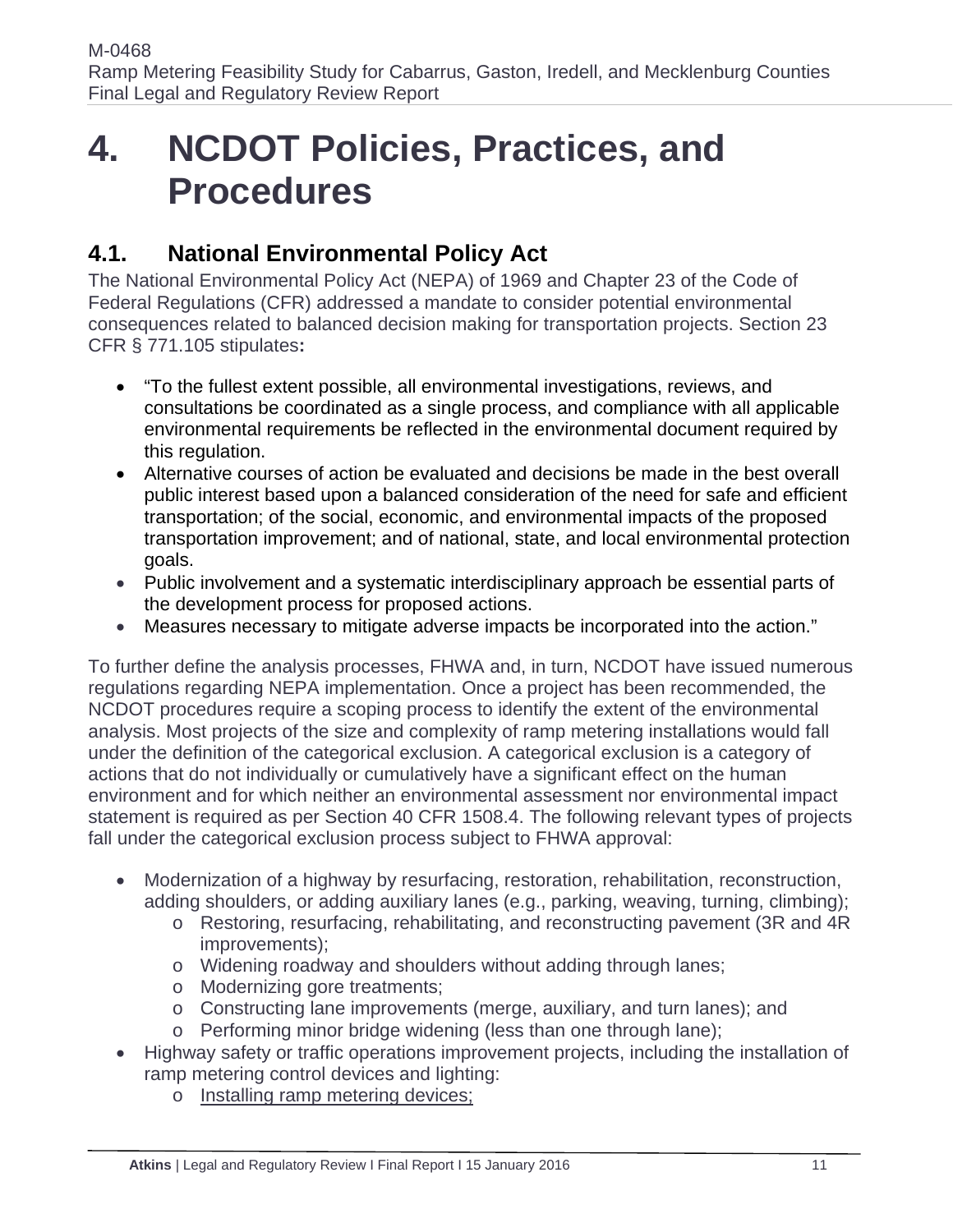- o Installing lights;
- o Adding or upgrading guardrail;
- o Upgrading medians, including adding or upgrading median barriers;
- o Improving intersections, including relocation and/or realignment;
- o Making minor roadway realignment;
- o Channelizing traffic; and
- o Implementing traffic aid systems, signals, and motorist aid.

## **4.2. Noise Abatement Policy**

The NCDOT *Traffic Noise Analysis and Abatement Manual*, 2011, discusses the evaluation of traffic and construction noise and the development of appropriate noise reduction measures. The manual was revised to comply with FHWA guidance for the analysis and abatement of highway traffic noise. Ramp meters are not specifically addressed in the *Traffic Noise Analysis and Abatement Manual*.

The manual defines three types of projects (Types I-III). The definition of a Type I project includes conditions that might warrant traffic noise analysis and abatement measures, such as increasing road capacity and additional heavy vehicle use as follows:

- 1. Construction of a highway on a new location.
- 2. Physical alteration of an existing highway where there is either:
	- a. Substantial horizontal alteration. A project that halves the distance between the traffic noise source and the closest receptor between the existing condition to the future build condition.
	- b. Substantial vertical alteration. A project that removes shielding, exposing the lineof-sight between the receptor and the traffic noise source. This occurs when either the highway vertical alignment is altered, or the intervening topography between the highway traffic noise source and receptor is altered.
- 3. Addition of through-traffic lane(s). This includes the addition of a through-traffic lane that functions as an HOV lane, high-occupancy toll lane, bus lane, or truck climbing lane.
- 4. Addition of an auxiliary lane, except when the auxiliary lane is a turn lane.
- 5. Addition or relocation of interchange lanes or ramps added to a quadrant to complete an existing partial interchange.
- 6. Restriping existing pavement for the purpose of adding a through-traffic lane or auxiliary lane.
- 7. Addition of a new or substantial alteration of a weigh station, rest stop, rideshare lot, or toll plaza.

If a project is determined to be a Type I project under this definition, then the entire project area as defined in the environmental document is a Type I project. From these criteria it would appear that ramp metering does not meet the standard for a required noise study unless there is widening of the ramp.

A Type II project involves a federal project or federal-aid funding on existing highway. In this case, NCDOT would have to develop a Type II program under 23 CFR 772.7(e). Type III projects are federal projects or federal-aid projects that do not meet Types I or II and do not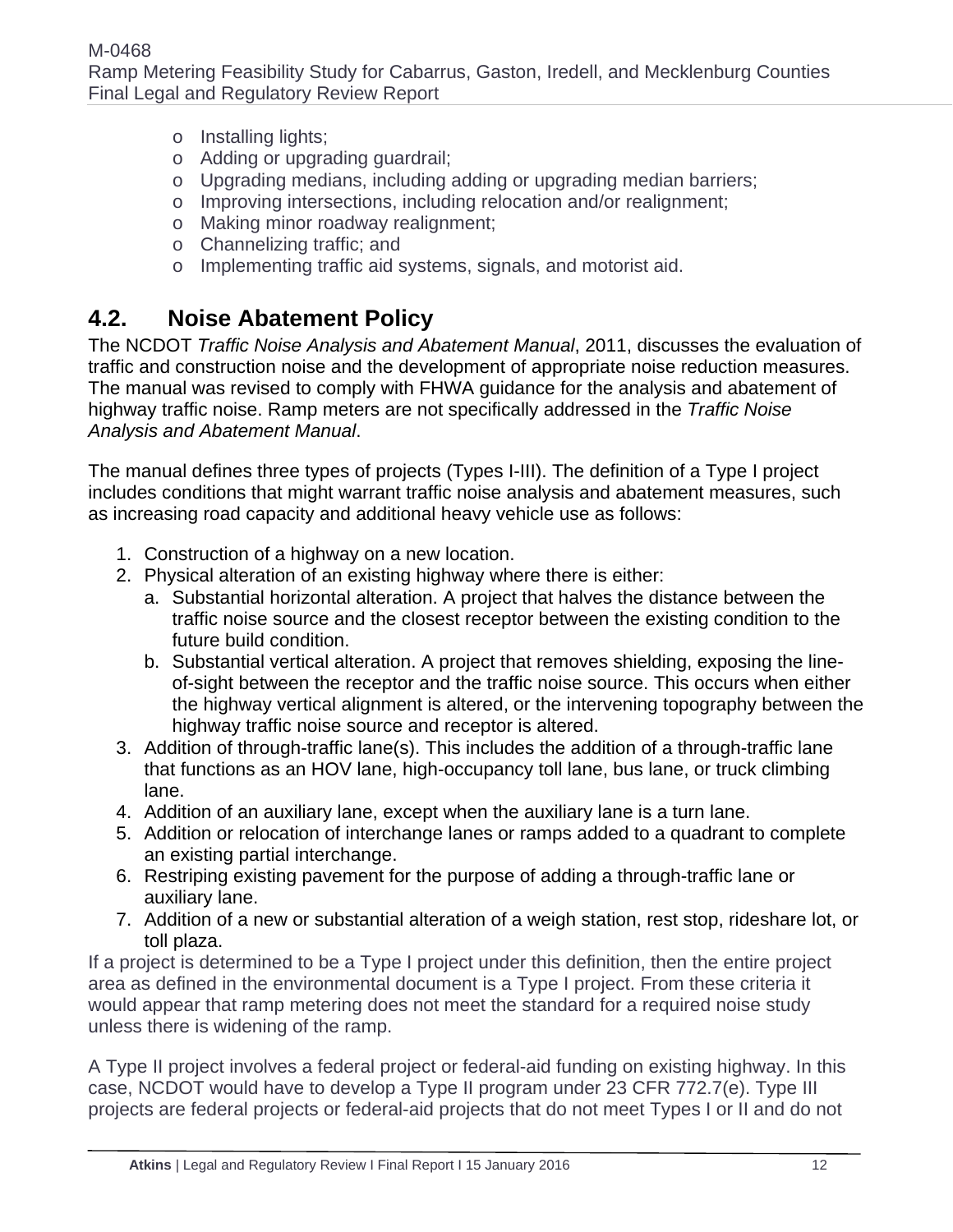require a noise study. The deployment of ramp meters should not affect traffic noise and no noise abatement measures will need to be taken according to the NCDOT *Traffic Noise Analysis and Abatement Manual*, 2011. A request is being prepared for submission to FHWA to verify that the project locations are Type II sites.

## **4.3. Traffic Engineering Polices, Practices, and Legal Resources**

NCDOT's Transportation Mobility and Safety Division maintains investigative study, planning and design directives, and procedures on a wide variety of topics that provide accessible and consistent guidance. There are more than 75 procedures, some of which are references to the NCGS or national standards published by FHWA, the Institute of Transportation Engineers, the American Association of State Highway and Transportation Officials, or others. These directives were reviewed for their impacts on ramp metering signals. These materials may be found online at: http://www.ncdot.org/doh/preconstruct/traffic/teppl/

### **4.3.1. Procedures Potentially Impacting Ramp Meter Implementation**

Standard Practice T-31 for part-time traffic signals states that it is "…standard practice of NCDOT, to operate traffic signals in a steady (stop-and-go) mode at all times except during periods of traffic signal equipment malfunctions or for programmed late-night flashing operation during off-peak, overnight hours based on engineering judgment." If a signal is dark it could be construed by the general public as malfunctioning, which would require the vehicle to stop. However, if the *MUTCD* standard is followed and the sign "RAMP METERED WHEN FLASHING" is installed, any conflict as to whether or not a driver should stop should be eliminated.

Upon completion of this project, NCDOT may need to develop a new practice that addresses criteria for ramp meter justification and design, and installation consistent with the format of the Standard Practices.

### **4.3.2. Procedures Impacted by Ramp Meters**

A large number of the previously described procedures address special purpose signing. These signing procedures will not be affected unless the special purpose signing is in the way of the ramp meter installation. Since the ramp meter installation is a regulatory device with a higher priority, the signing would have to be relocated or removed. These procedures would be unaffected by a ramp meter program.

One group of procedures describes a process for study or analysis such as signal warrants, crash analysis, and driveway access requests. These procedures would be unaffected by a ramp meter program.

Another group of administrative procedures describe polices or procedures on issues such as email usage, ethics, project funding, etc. These procedures would be unaffected by a ramp meter program.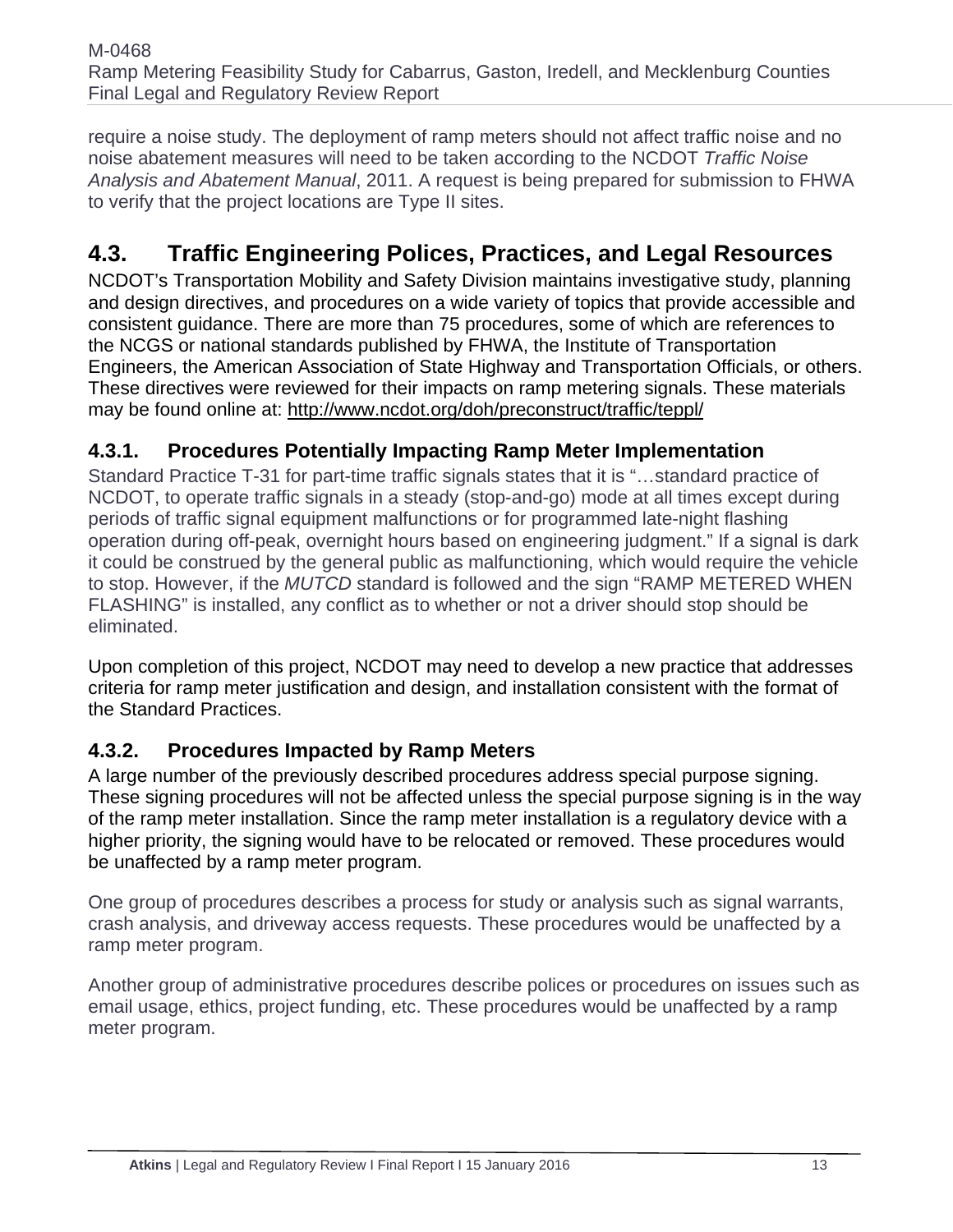### **4.4. Transportation Mobility and Safety Division Traffic Engineering and Intelligent Transportation Systems Manual**

NCDOT's Transportation Mobility and Safety Division maintains a design manual for traffic signals and intelligent transportation systems (ITS) devices. Presently, this manual does not address ramp meters and their unique signing, signal, and pavement marking issues.

### **4.4.1. Recommendations**

If ramp metering is implemented, it is likely that the Traffic Engineering and ITS Manual will need to be amended to include ramp metering topics or a separate ramp metering planning and design manual will need to be developed consistent with the Design Manual.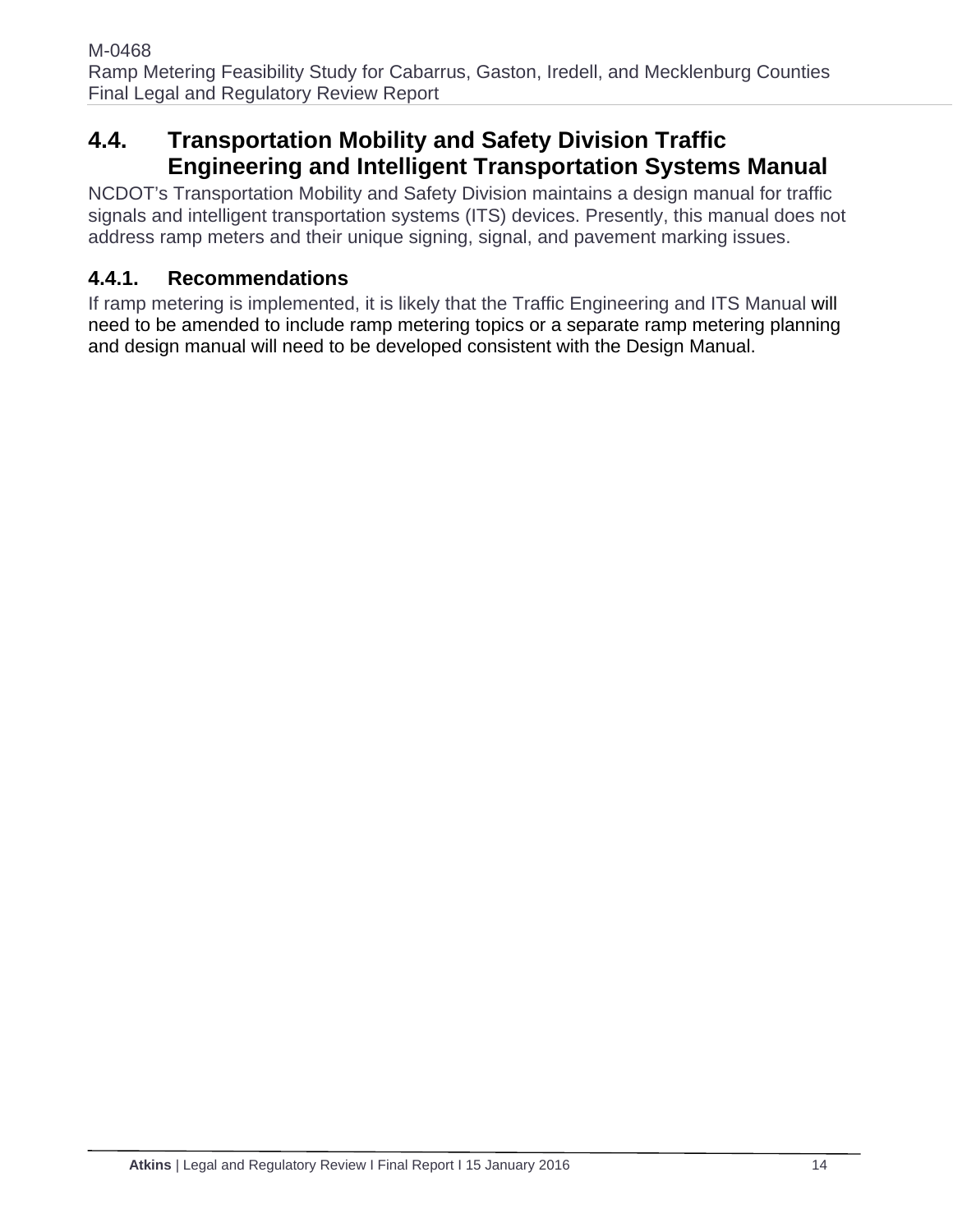## **5. Other States' Legal and Operational Experience with Ramp Metering**

A number of agencies with ramp meter deployments were surveyed to determine their legal and enforcement experiences deploying ramp meters—specifically, if any policy or statute revisions were made.

### **5.1. Arizona**

The state of Arizona uniquely addresses the issue of legally defining the ramp as not being an intersection. Similar to the language in other states, Arizona General Statute 28-645 C, Traffic Control Signal Legend, states: "The driver of a vehicle approaching an intersection that has an official traffic control signal that is inoperative shall bring the vehicle to a complete stop before entering the intersection and may proceed with caution only when it is safe to do so…." Arizona statutes go further in 28-771 C, Vehicle at Intersection; exception; entering freeway to define: "Intersecting road crossings between the main roadway of a freeway and acceleration lanes, ramps or any other approach roads are not intersections as defined in section 28-601, and subsection A of this section does not control questions of right-of-way at the crossings. A vehicle entering a freeway from an acceleration lane, a ramp or any other approach road shall yield the right-of-way to a vehicle on the main roadway of the freeway entering the merging area at the same time."

Arizona has a standard "RAMP METERED WHEN FLASHING" warning sign with flashing beacons upstream of every ramp meter. These beacons are activated only during ramp meter operation. The ramp meter signals and flashers are dark when not in operation.

## **5.2. California**

California did not make any statute changes to support its ramp meter operation, and does not define ramp meters in the statutes.

Advance-warning signs with flashers upstream of the meter are only required when sight distance is restricted. They may be used in conjunction with an internally illuminated "METER ON" sign when the ramp meter is operating. Ramp meter signals and flashers are dark when not in operation.

## **5.3. Kansas City, Kansas/Missouri**

The Kansas City Scout program includes installations in both Kansas and Missouri. Due to their multi-state program, both states' policies and statutes were reviewed before their ramp meters were deployed. The legal review concluded that if the ramp meter signals met the requirements of the *MUTCD*, there would be no legal issues and no changes to the general statutes would be needed. The ramp meters are enforced under the statutes pertaining to traffic signals. The practice of signing the ramp meter for one or two cars per green has not become an issue.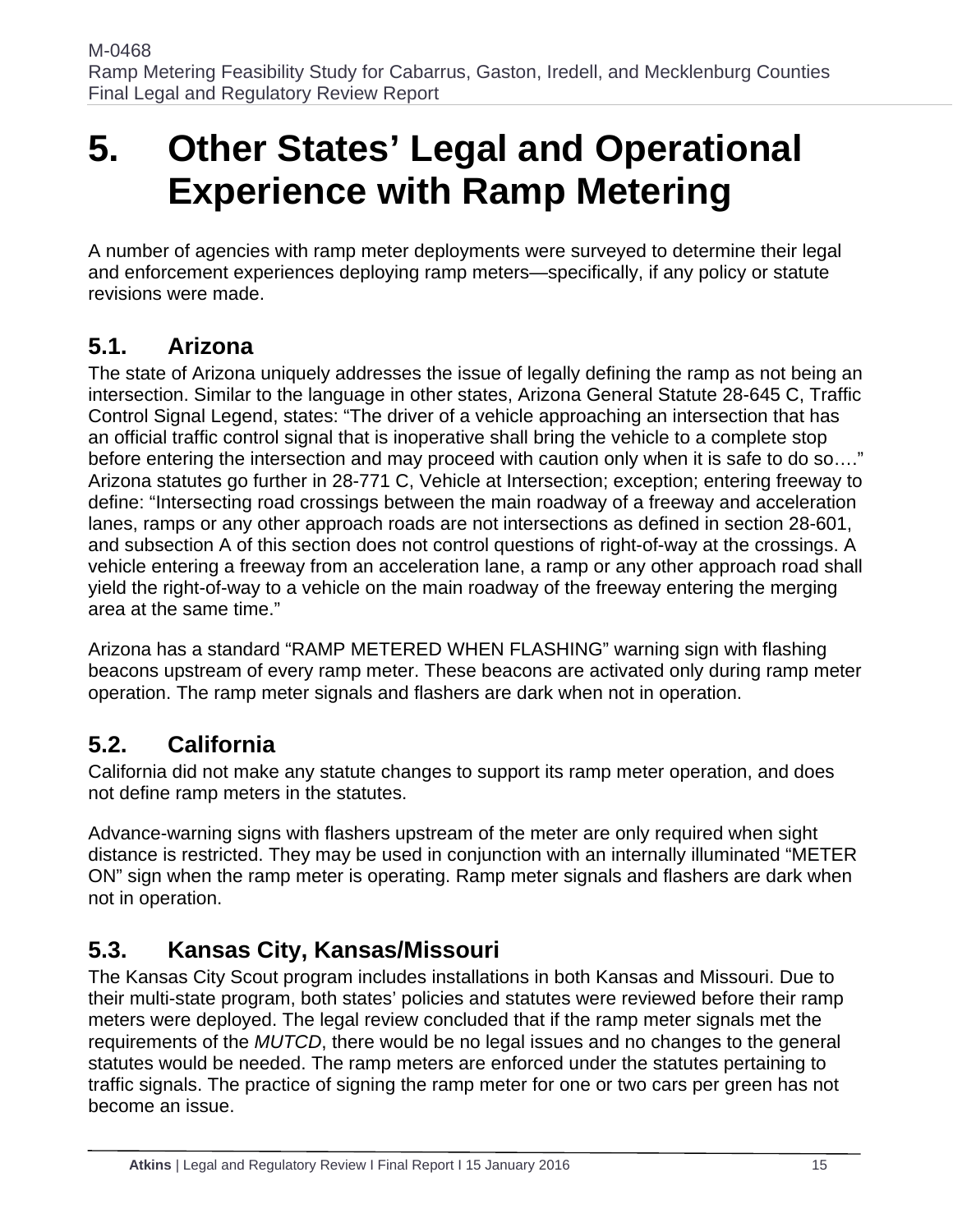The Kansas City Scout ramp meter program uses a "RAMP METERED WHEN FLASHING" warning sign with flashing beacons upstream of every meter. The beacons are activated when the ramp meter is in operation. Ramp meter signals and signs are dark when not in operation.

## **5.4. Twin Cities, Minnesota DOT**

Minnesota has installed 433 ramp meters since 1969. The general statutes have no specific mention of ramp meters; ramp meter signals are considered a traffic signal and the same laws apply if located at an intersection. To date, Minnesota DOT has had no legal issues with enforcement or legal authority.

The system has no advance-warning signs indicating a ramp meter is in operation. Advancewarning signs are used only for locations where sight distance is restricted, typically on curved ramps. Ramp meter signals are dark when not in operation.

## **5.5. Atlanta, Georgia/Georgia DOT**

Georgia DOT (GDOT) determined that no statutes or law enforcement policies needed to be changed in advance of the deployment of ramp meters in Georgia. GDOT felt that both the public and the law enforcement community generally understood the basic concept of "stop on red." Ramp meter promotional materials stated that ramp meters are just like any other traffic signal, and may be enforced as such.

Georgia utilizes an advance-warning flasher with an internally illuminated sign that is activated when the ramp meter is in operation. The ramp meter signals and signs are dark when not in operation.

## **5.6. Nevada**

The Regional Transportation Commission of Southern Nevada (RTC) deployed ramp meters in 2005. As part of its marketing outreach campaign prior to ramp meter deployment, RTC worked closely with Nevada Highway Patrol. Together they determined that no statutes or law enforcement policies needed to be changed in advance of ramp meter deployments. Ramp meter signals and signs are dark when not in operation.

## **5.7. Virginia**

Virginia did not make any statute changes to define a ramp meter, nor were any changes made to support ramp meter operation. The system does not use any advance-warning signs indicating a ramp meter is in operation. The two-section ramp meter signals are dark when not in operation.

## **5.8. Other States**

During non-operational periods, the following states keep ramp meter signals dark— Washington DOT, New York DOT, and Utah DOT. In addition, Illinois DOT and Wisconsin DOTs' ramp meter signals display green indications during non-operational periods.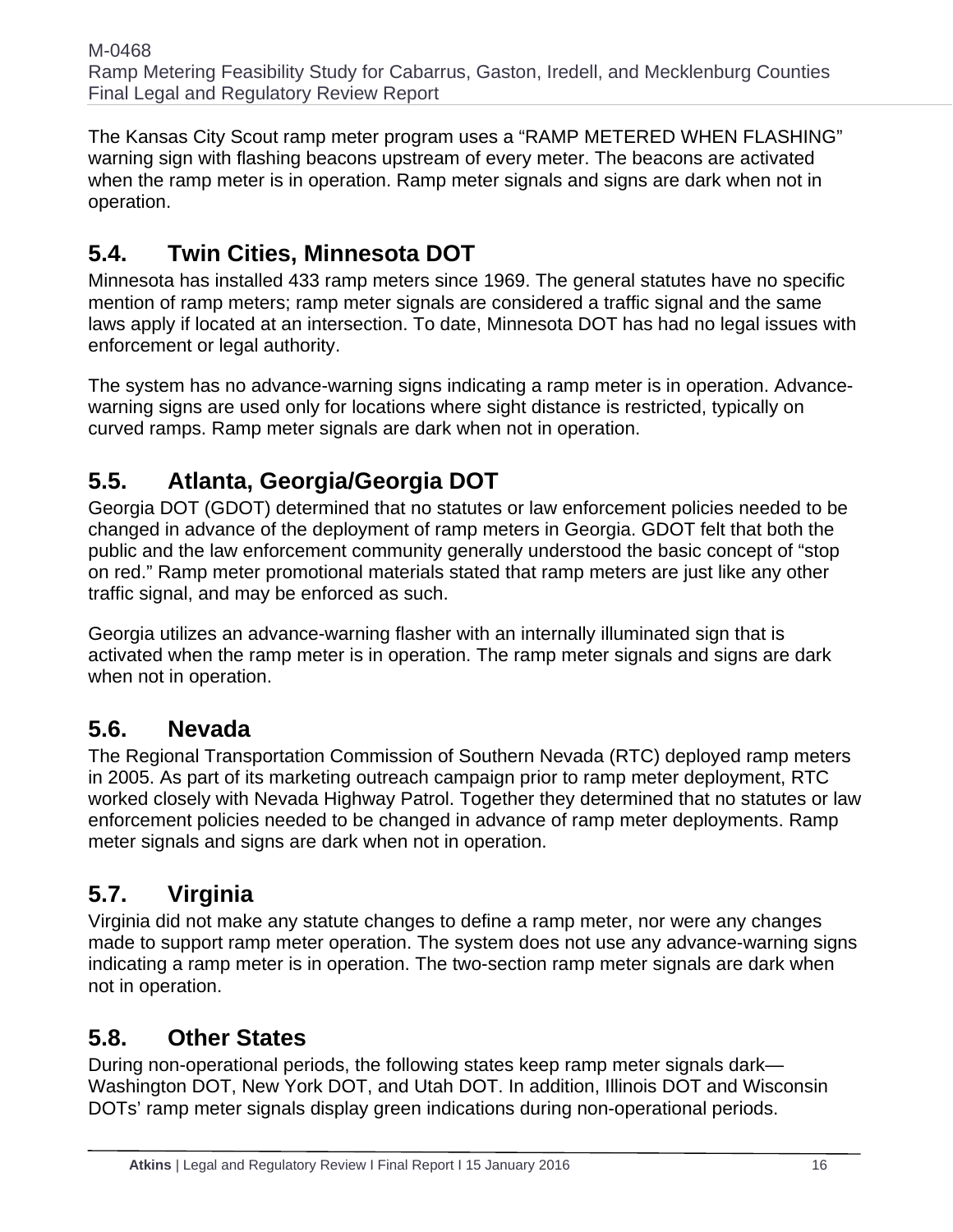### **5.9. Summary**

Table 1 summarizes how each state operates its ramp meters as well as what statute changes each may have made.

| <b>State</b>             | <b>Statute Changes</b>                 | <b>Advance-Warning</b><br><b>Signs/ Signals</b> | <b>Operational</b><br><b>Displays</b> | Non-<br><b>Operational</b><br><b>Display</b> |
|--------------------------|----------------------------------------|-------------------------------------------------|---------------------------------------|----------------------------------------------|
| Arizona                  | Defined ramp as<br>not an intersection | "Ramp Metered<br>When Flashing"<br>required     | Two- and<br>three-section<br>heads    | Dark                                         |
| California               | None                                   | Optional                                        | Two- and<br>three-section<br>heads    | Dark                                         |
| Georgia                  | None                                   | "Ramp Metered<br>When Flashing"<br>required     | Three-section<br>heads                | <b>Dark</b>                                  |
| <b>Illinois</b>          | None                                   | Optional                                        | Two-section<br>heads                  | Green                                        |
| Kansas/Missouri<br>Scout | None                                   | "Ramp Metered<br>When Flashing"<br>required     | Two-section<br>heads                  | Dark                                         |
| Minnesota                | None                                   | Optional                                        | Three-section<br>heads                | Dark                                         |
| Nevada                   | None                                   | Optional                                        | Two-section<br>heads                  | Dark                                         |
| New York                 | <b>Not Verified</b>                    | Optional                                        | Two-section<br>heads                  | Dark                                         |
| Utah                     | <b>Not Verified</b>                    | Optional                                        | Three-section<br>heads                | Dark                                         |
| Virginia                 | None                                   | Optional                                        | Three-section<br>heads                | Dark                                         |
| Wisconsin                | <b>Not Verified</b>                    | Optional                                        | Three-section<br>heads                | Green                                        |
| Washington               | <b>Not Verified</b>                    | Optional                                        | Three-section<br>heads                | Dark                                         |

**Table 1. Summary of State Statutes and Ramp Meter Operations**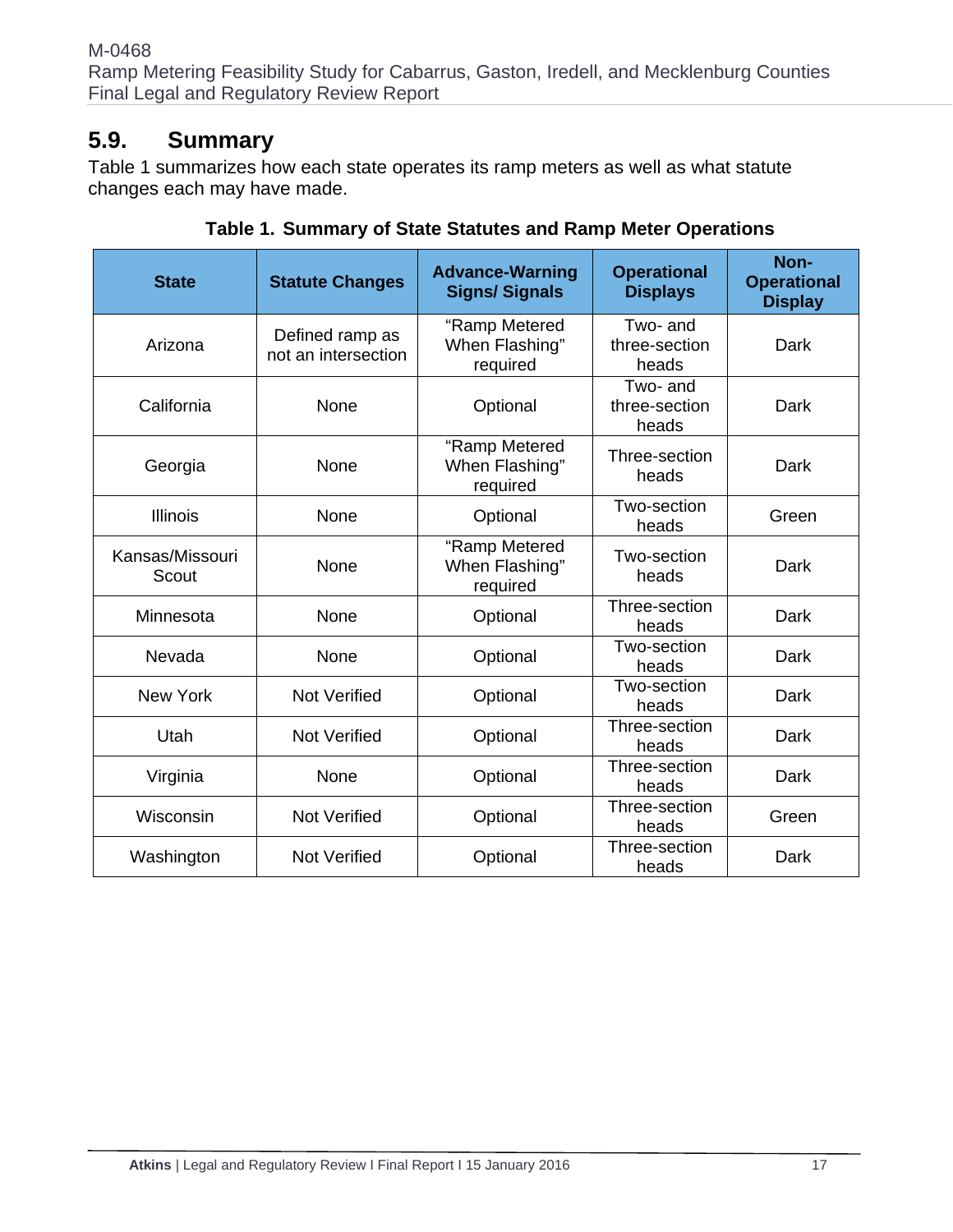## **6. Conclusions and Recommendations**

SHP raised concerns about the enforcement of ramp meters when not in operation during the *Ramp Metering Feasibility Study in Durham and Wake Counties* project. SHP felt an indication must be displayed when not in operation; otherwise, NCGS 20-158 (b)(2) would require drivers to stop as if the signal was not operating and, therefore, the four-way stop rule would apply.

### **6.1. Alternatives**

Our previous research resulted in five alternatives to address enforcement when ramp meters are not in operation:

#### 1. **Statutory Alternatives**

- a. Do nothing. Do not modify the statutes. Operate the ramp meters with no signs/signals to indicate what to do when they are not in operation. Current NCGS only describe what to do when traffic signals located at intersections are dark. The statutes are silent with regard to dark traffic signals not at intersections. By doing nothing, the issue does not address SHP's comments and concerns.
- b. Revise NCGS 20-158(c) to incorporate text (similar to Arizona statute 28-771 C) to specifically define ramps as not intersections, thereby providing an exception to 20-158 (b)(6) that requires vehicles to treat a dark or inoperative traffic signal at an intersection as a four-way stop.

#### 2. **Design/Construction Alternatives**

- a. Provide an advance-warning flasher with an internally illuminated sign that is activated when the ramp meter is in operation, similar to the Georgia system.
- b. Provide a "RAMP METERED WHEN FLASHING" warning sign with flashing beacons upstream of the ramp meter. When the ramp meter is in operation the flashing beacons are activated; otherwise, the flashing beacons are dark. This follows the design standards of Arizona, Kansas, and Missouri, and is similar to that employed in Georgia.
- c. Utilize three-section signal heads. When not in operation, display steady green indications. This mode of operation would be consistent with the *MUTCD*; however, it would be inconsistent with the majority of the states. This mode of operation also consumes more electrical power.

## **6.2. Recommendations**

Atkins recommended in 2011 that the General Statutes be amended (as described in alternative 1b). This would provide NCDOT the most flexibility in the design of ramp meters. It would also result in the lowest capital costs since no additional construction is required. If it is not practical to revise the General Statutes, Atkins recommended using a "RAMP METERED WHEN FLASHING" warning sign with flashing beacons upstream of the ramp meter to indicate when the ramp meter is in operation (as described in 2b). This would be a relatively low-cost addition. If regarded as beneficial, the advance-warning flasher with an internally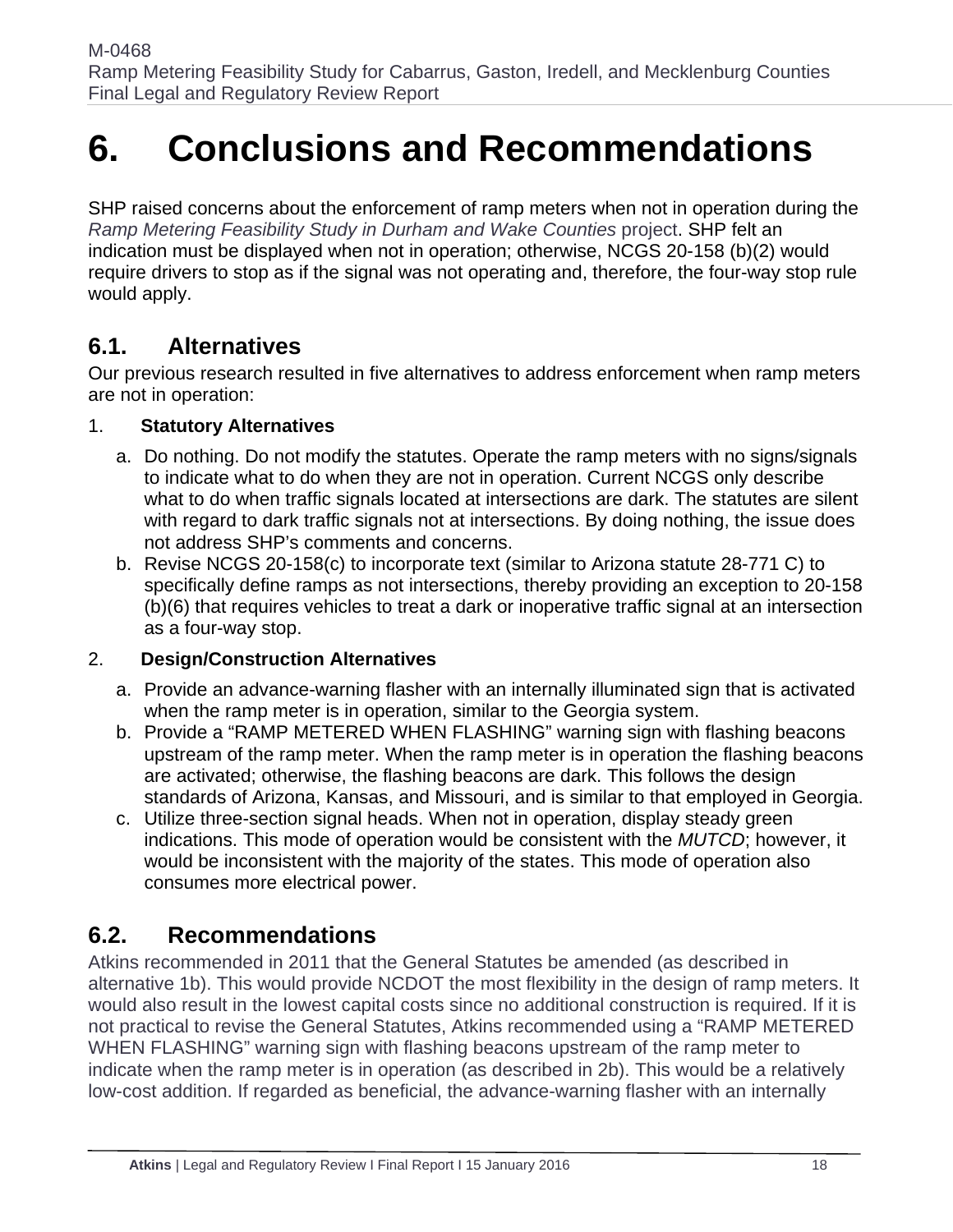illuminated sign activated when the ramp meter is on, could be included in the typical design, although this feature adds significant cost to the ramp meter.

After the *Ramp Metering Feasibility Study in Durham and Wake Counties* was completed, NCDOT proposed changes to the State Legislature as described in alternative 1b above and in Section 3.2.2. That legislation was passed in 2014. As a result of those legislative changes two-section signal heads (red and green balls) will be used at ramp meter signals.

Atkins foresees no other legal issues to operation and enforcement of ramp meters.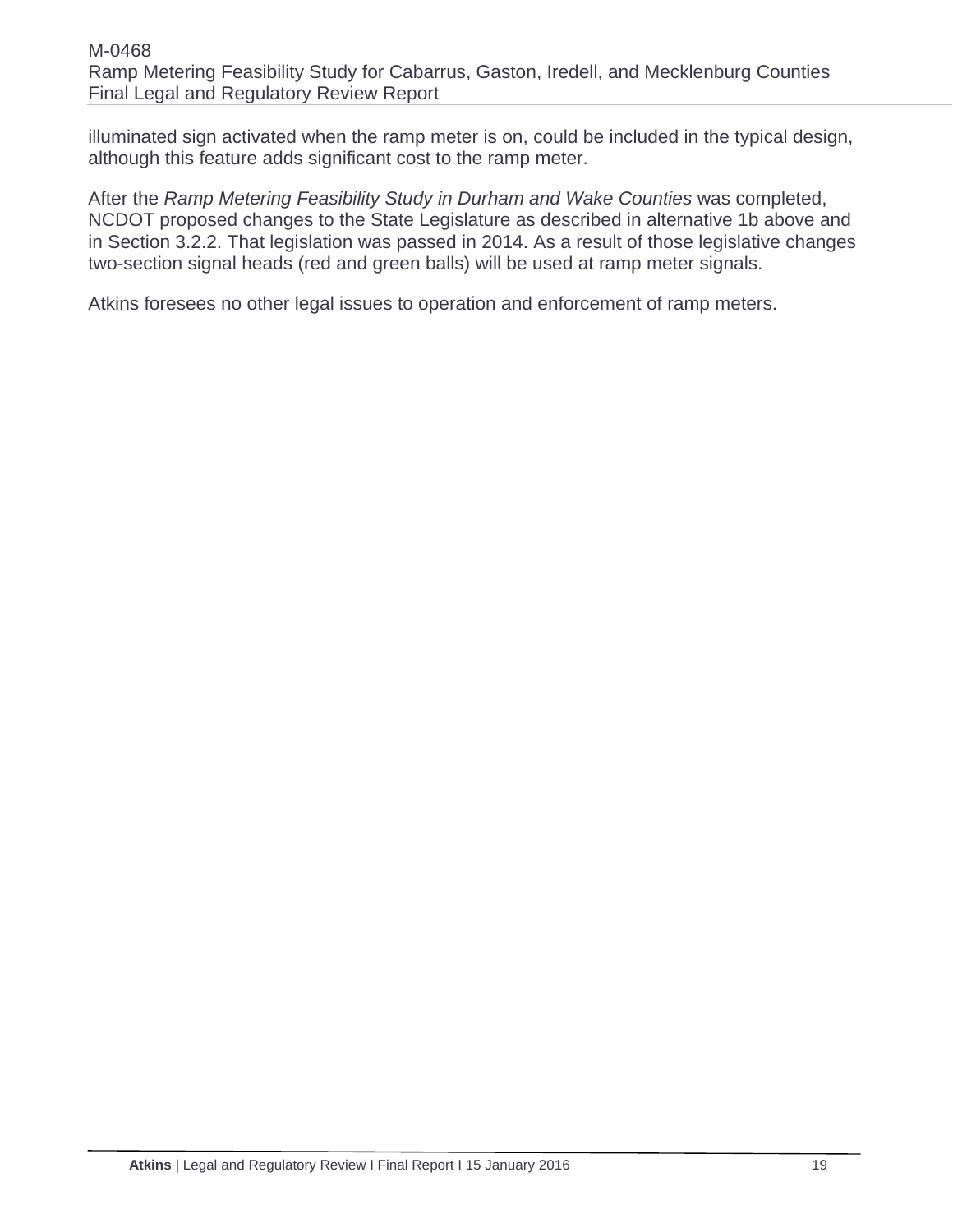## **References**

Federal Highway Administration, U.S. Department of Transportation. (2009). MUTCD.

Federal Highway Administration, U.S. Department of Transportation. (2006). Ramp Management and Control Handbook.

North Carolina General Assembly, North Carolina General Statutes. (2015). http://www.ncleg.net/gascripts/Statutes/StatutesTOC.pl

North Carolina Department of Transportation, Traffic Engineering Policies, (2015). Practices and Legal Authority Resources (TEPPL). http://ncdot.org/doh/preconstruct/traffic/teppl/

North Carolina Department of Transportation. NCDOT Traffic Noise Analysis and Abatement Manual (2011).

Mark Demidovich. (2012) Georgia Department of Transportation, Telephone interview.

Brian Hoeft. (2012) Regional Transportation Commission of Southern Nevada, Telephone interview.

Mark Sommerhauser. (2012) Kansas City SCOUT, Telephone interview.

Brian Kary. (2012) Minnesota DOT, Email correspondence interview.